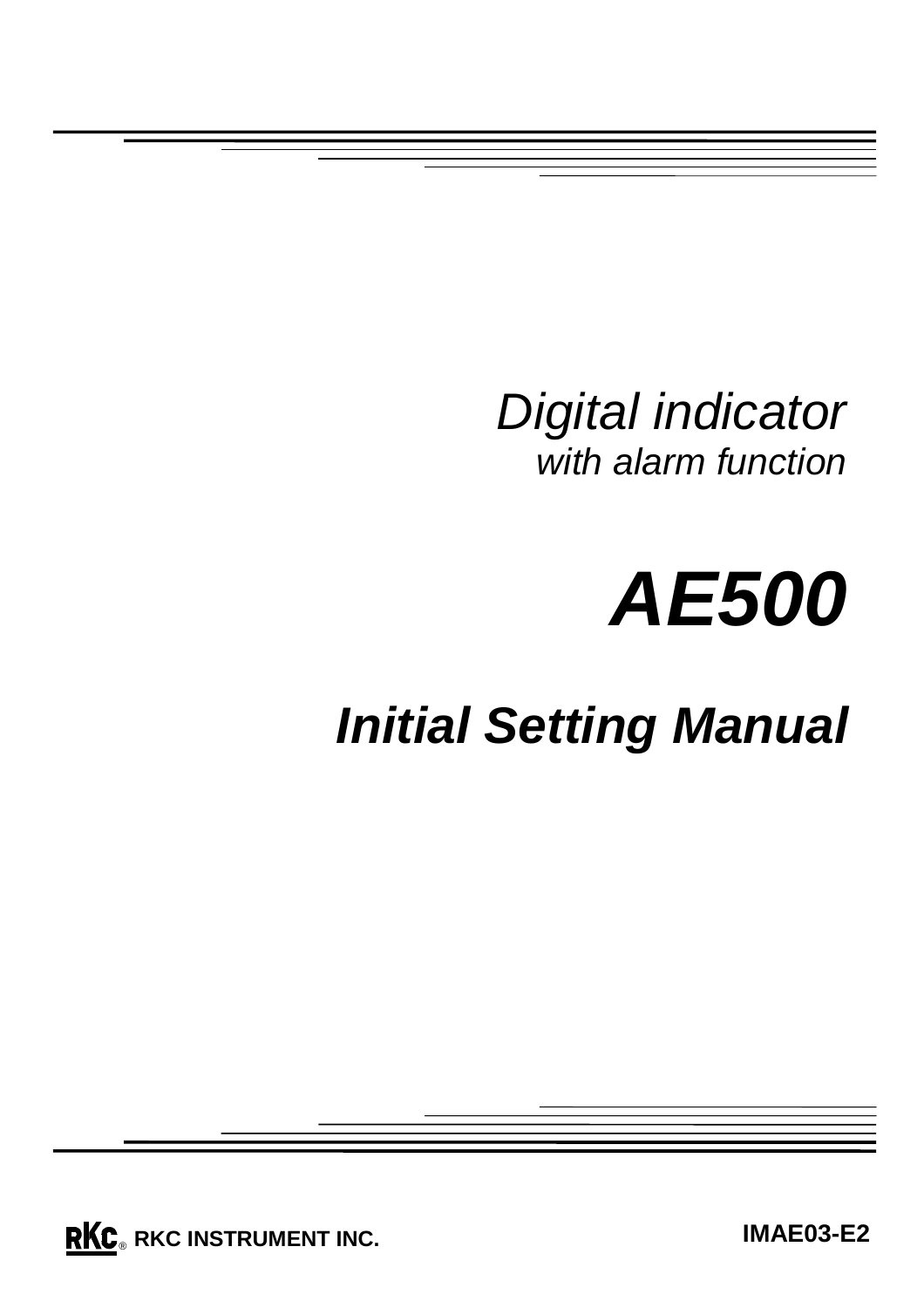Thank you for purchasing the **RKC** product.

Before operating this instrument, please carefully read this manual and fully understand its contents. And always keep it around you to make it available easily anytime.

# **SYMBOL**

: If there are possible dangers such as electric shock, fire (burns), etc. which may **WARNING** result in operator's loss of life or injury, precautions to avoid such dangers are described. : In case instrument damages may be caused if operating procedures are not **CAUTION** strictly followed, precautions to avoid such damages are described. **!** : This mark is used when great care is needed especially for safety. : This mark is used when careful operation or handling is especially needed. : This mark is used when a supplemental description of operation or handling is needed. **I** : This mark is used when detailed or related information needs to be referred to.



- ! If failure or error of this instrument could result in a critical accident of the system, install an external protection circuit to prevent such an accident.
- Do not turn on the power supply until all of the wiring is completed. Otherwise electric shock, fire or malfunction may result.
- Use this instrument within the scope of its specifications. Otherwise fire or malfunction may result.
- Do not use this instrument in the places subject to flammable or explosive gas.
- Do not touch high-voltage blocks such as power supply terminals, etc. Otherwise electric shock may result.
- ! Never disassemble, repair or modify the instrument. This may cause electric shock, fire or malfunction.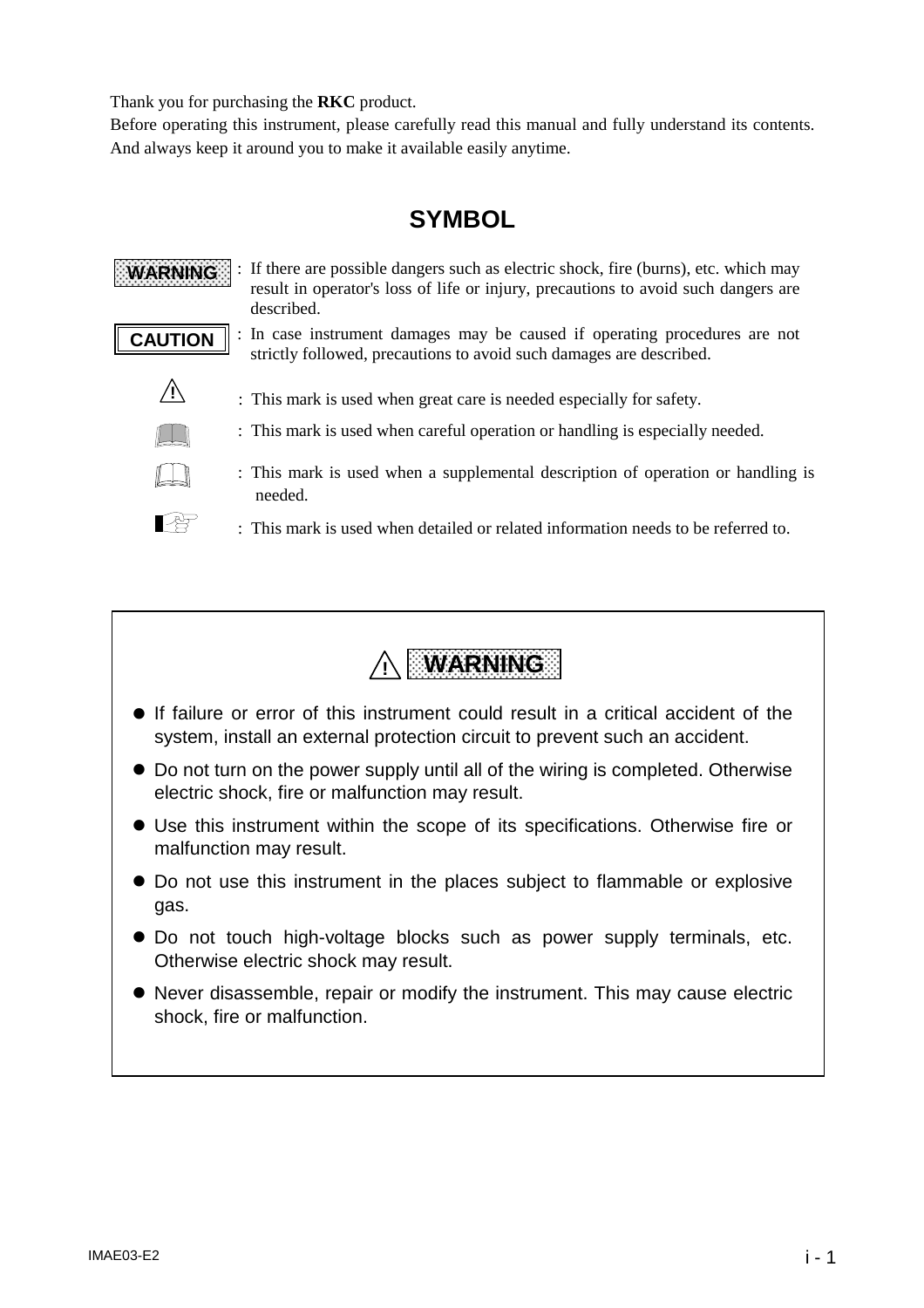

- ! This is a Class A instrument. In a domestic environment this instrument may cause radio interference, in which case the user is required to take adequate measures.
- This instrument is protected from electric shock by reinforced insulation. So please arrange reinforced insulation to the wire for input signal against the wires for
	- instrument power supply, source of power and loads as far as possible.
- This instrument is manufactured on the assumption that it is used in the condition of being mounted on the instrumentation panel. Therefore, take the necessary measures on the equipment side mounted with this instrument so that the operator or other personnel are not accessible to high-voltage blocks in this instrument such as power supply terminals, etc.
- ! Always observe precautions described in this manual. Otherwise serious injury or accident may result.
- Conduct all of the wiring in accordance with the local codes and regulations.
- Install a protection device such as a fuse, etc. in the power supply, input or output line, if necessary.
- ! Do not allow metal fragments or lead wire scraps to fall inside this instrument. This may cause electric shock, fire or malfunction.
- ! Firmly tighten each terminal screw at the specified torque. Otherwise electric shock or fire may result.
- ! Do not place any obstacle around this instrument in order not to impede radiation of heat. And do not close ventilation holes.
- $\bullet$  Do not connect wires to unused terminals.
- **.** Before cleaning the instrument, always turn off the power supply.
- ! Remove stains from this instrument using a soft, dry cloth. Do not use a volatile solvent such as thinner in order to avoid deformation or discoloration.
- Do not rub nor strike the display unit of this instrument with a hard object.

### **NOTICE**

- ! This manual is written for **RKC** service engineers or qualified technicians. This manual is also prepared especially for readers who already have a fundamental knowledge of electricity, control, computer and communication.
- ! This manual is subject to change without prior notice.
- ! Examples of figures, diagrams and numeric values used in this manual are for a better understanding of the text, but not for assuring the resultant operation.
- ! This manual may not be reproduced or copied in whole or in part without **RKC**'s prior consent.
- ! **RKC** assumes no responsibility for any of the following damage which the user or third party may suffer.
	- ! Damage incurred as a result of using this product.
	- ! Damage caused by product failure which cannot be predicted by **RKC**.
	- Other indirect damage.
- ! In order to use this instrument continuously and safely, periodic maintenance is required. Some of components and parts used in this instrument have a limited service life, or deteriorate over time.
- ! This manual is carefully prepared. However, if any mistake or omission is found, please contact **RKC**.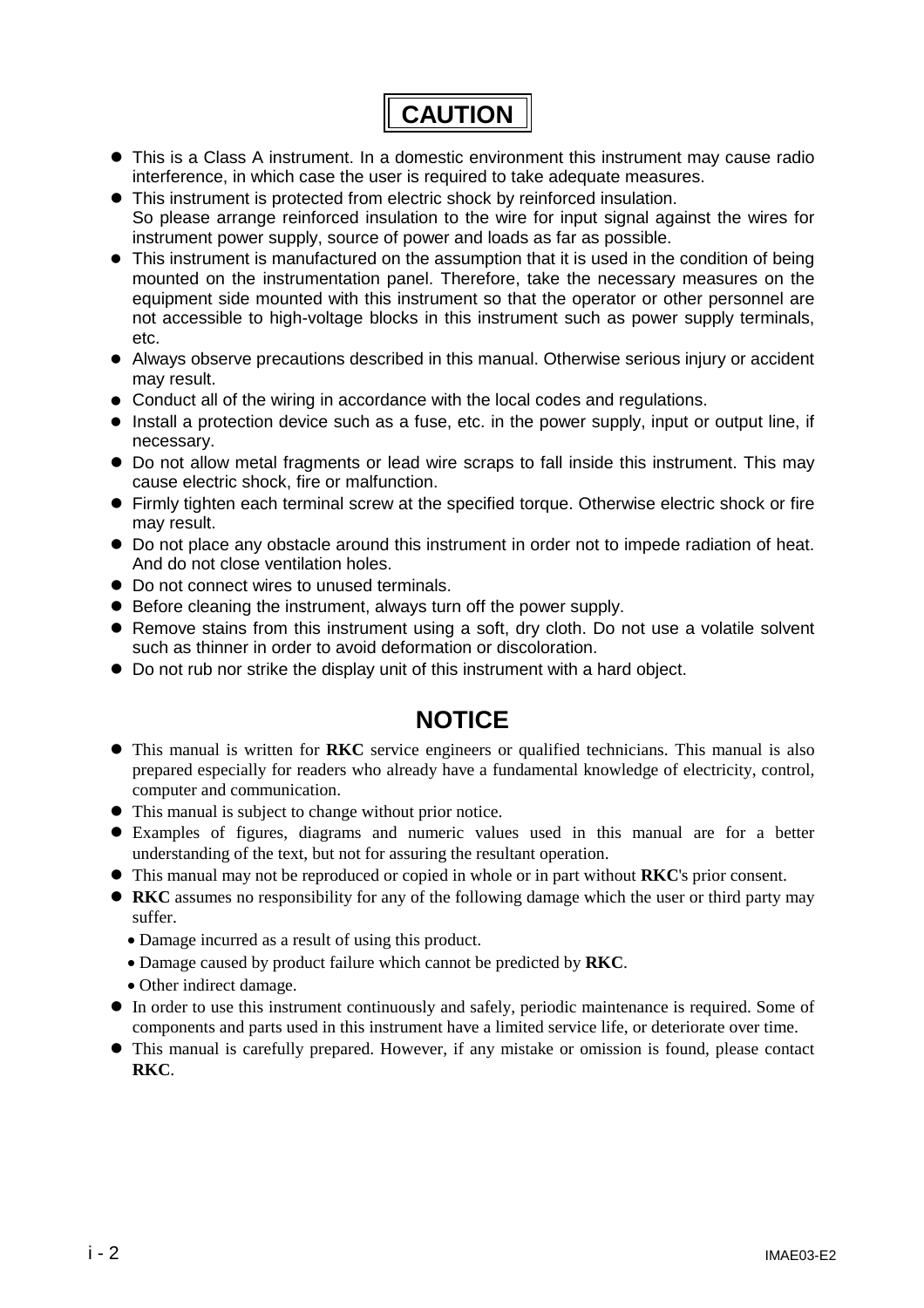# **CONTENTS**

|                                        | Page |
|----------------------------------------|------|
|                                        |      |
|                                        |      |
|                                        |      |
|                                        |      |
|                                        |      |
|                                        |      |
| 3. COMMUNICATION INITIALIZE IDENTIFIER | 22   |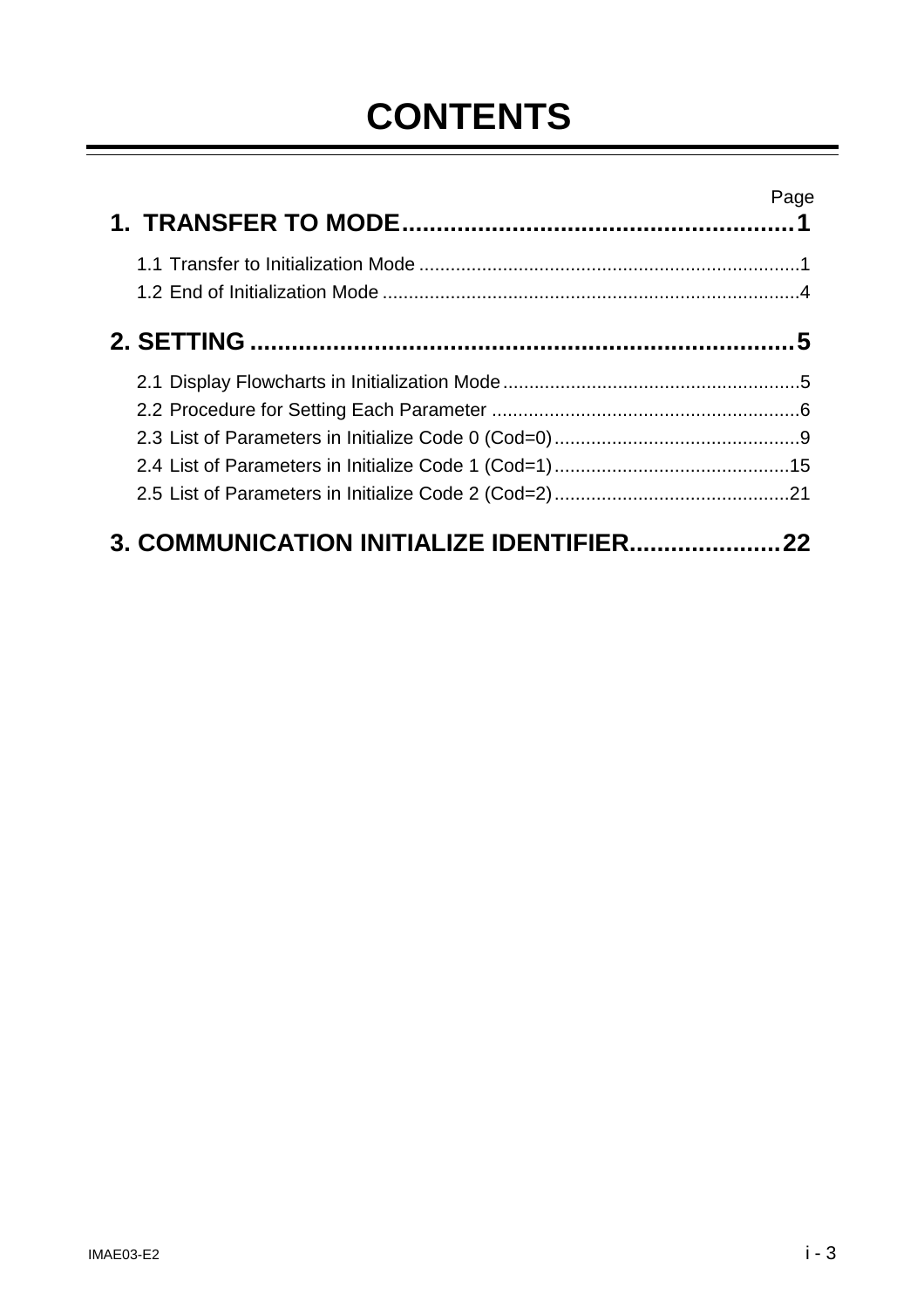# **1. MODE TRANSFER**

Initialization is to set parameters relating to instrument specifications (input type, input range, alarm type, etc.) and those relating to instrument characteristics (setting limiter, etc.).

# **1.1 Transfer to Initialization Mode**

 $\Box$ The section in each picture is dimly lit.

- *1.* Turn on the power to this instrument. Thus, the input type and PV display change in this order.
- *2.* Press the SET key for 2 sec with the instrument set to PV display to change the instrument to parameter setting mode.
	- For details on parameter setting mode, see the **AE500 Instruction Manual**  $\mathbb{F}$ **(IMAE01-E**!**)**.
- *3.* Press the SET key to change to the set data lock function display screen.

o ALM1 o ALM2 o ALM3 o ALM4 ⋜  $\checkmark$ ∧ জি $\bar{\tau}$ 

Set data lock function

*4.* Press the shift key to change the display from character to set value.



Continued on the next page.

Character display of set data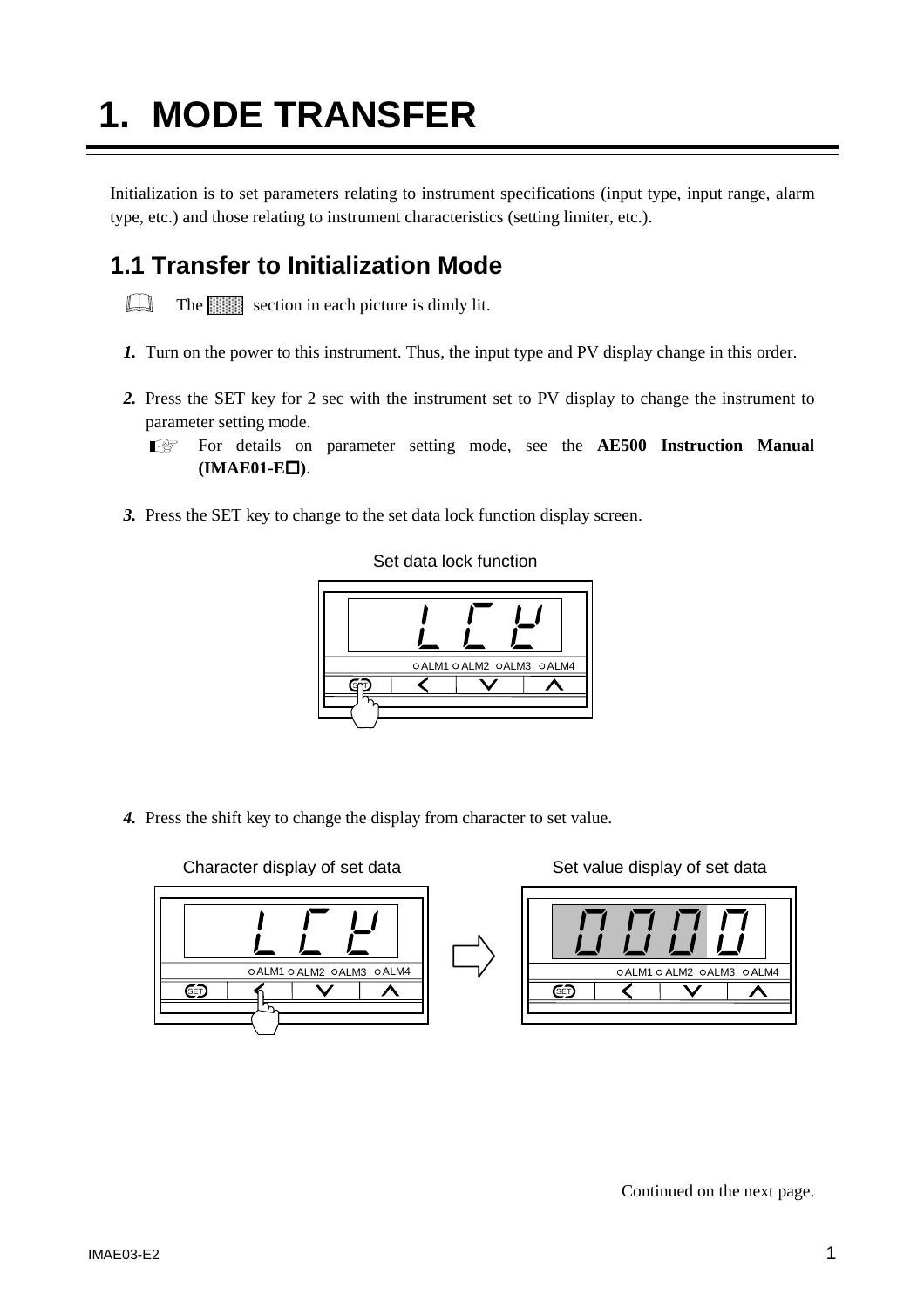*5.* Press the shift key to light brightly the thousands digit.



*6.* Press the UP key to change "0" to "1" in the thousands digit.



Set value

- 0: Initialization mode locked
- 1: Initialization mode

*7.* Press the SET key to change to the next parameter. Thus, the data in initialization mode is unlocked.



 $\Box$ In the above figure, the first alarm differential gap is displayed. However, the parameter to be displayed varies depending on the specification.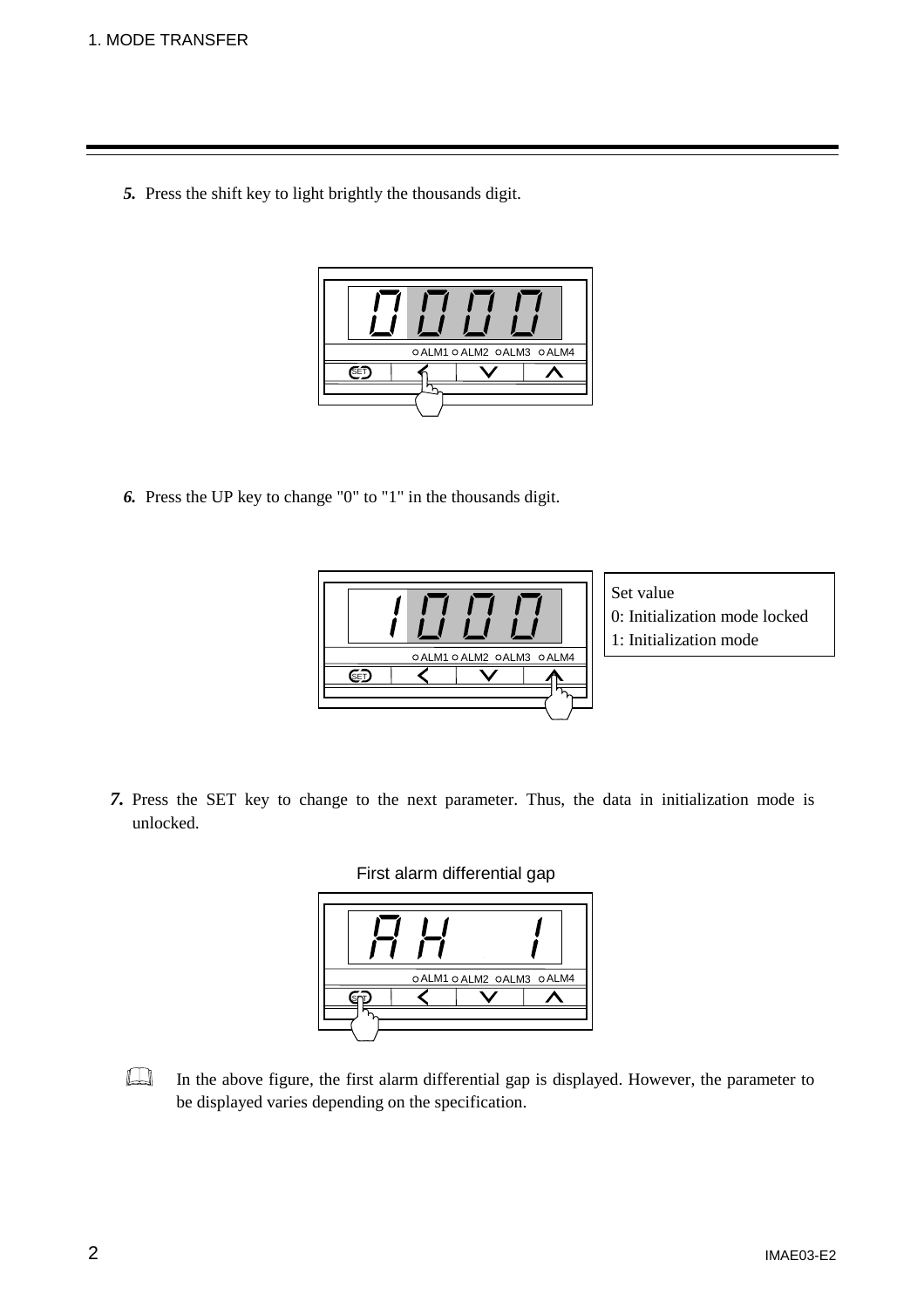*8.* Press the SET key while pressing the shift key for 2 sec. to change the instrument to initialization mode.

Thus, the symbol (Cod) for selecting the initialize code is displayed first.



Initialize code selection display of initialization mode

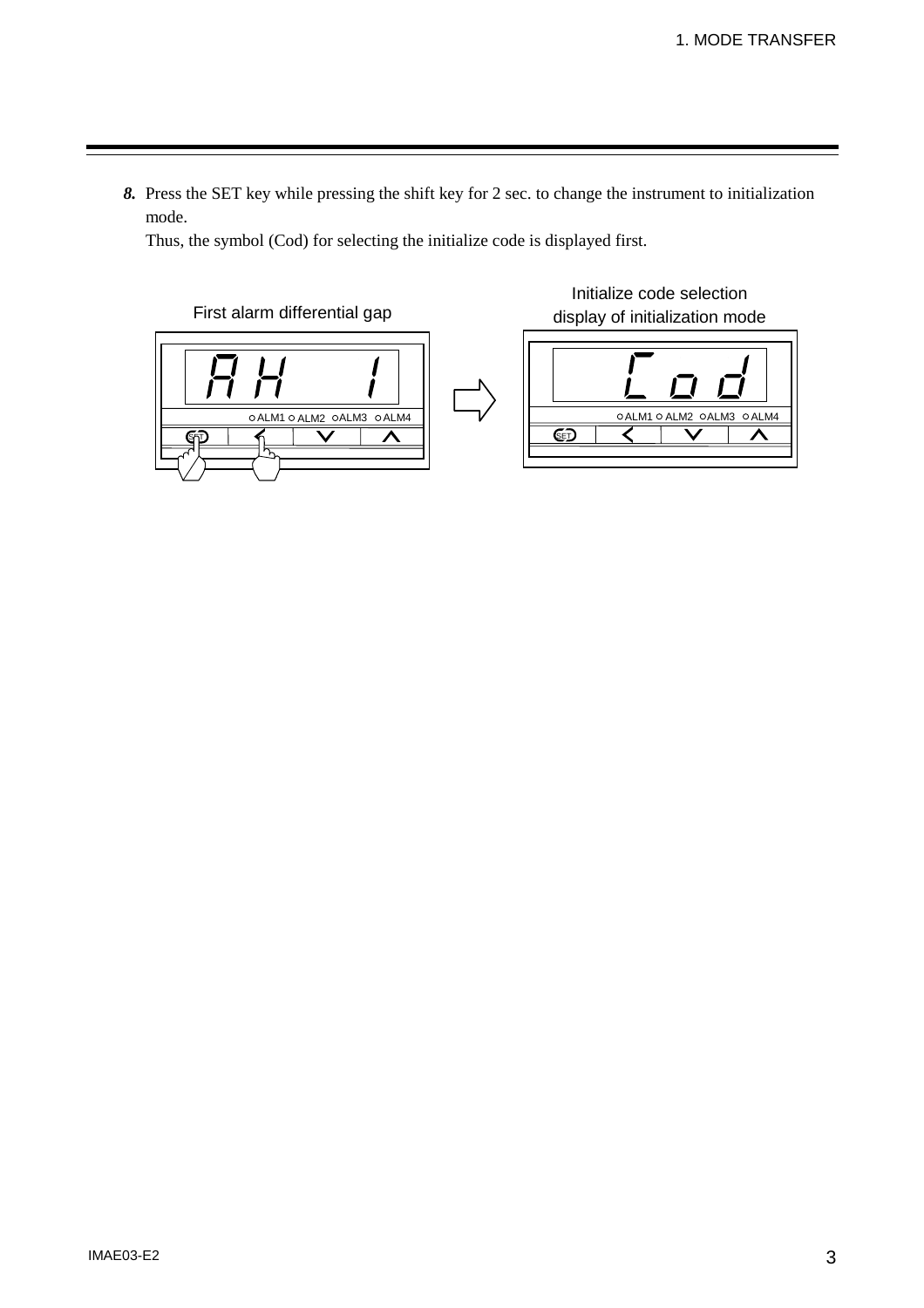# **1.2 End of Initialization Mode**

- *1.* Press the SET key while pressing the shift key for 2 sec. to transfer to PV display after each parameter is set.
- *2.* Press the SET key for 2 sec in the PV display state to transfer to parameter setting mode.
- *3.* Press the SET key to transfer to the set data lock function display (LCK).
- *4.* Press the shift key to change the display from character to set value. (See *4* on P.1.)
- *5.* Press the shift key to brightly light the thousands digit. (See *5* on P.2.)
- *6.* Press the DOWN key to set the numeric value corresponding to the thousands digit to "0" from "1."



Set value 0 : Initialization mode locked

*7.* Press the SET key to transfer to the next parameter. As a result, the "Initialization mode lock state" setting becomes effective.



 $\Box$ In the above figure, the first alarm differential gap is displayed. However, the parameter to be displayed varies depending on the specification.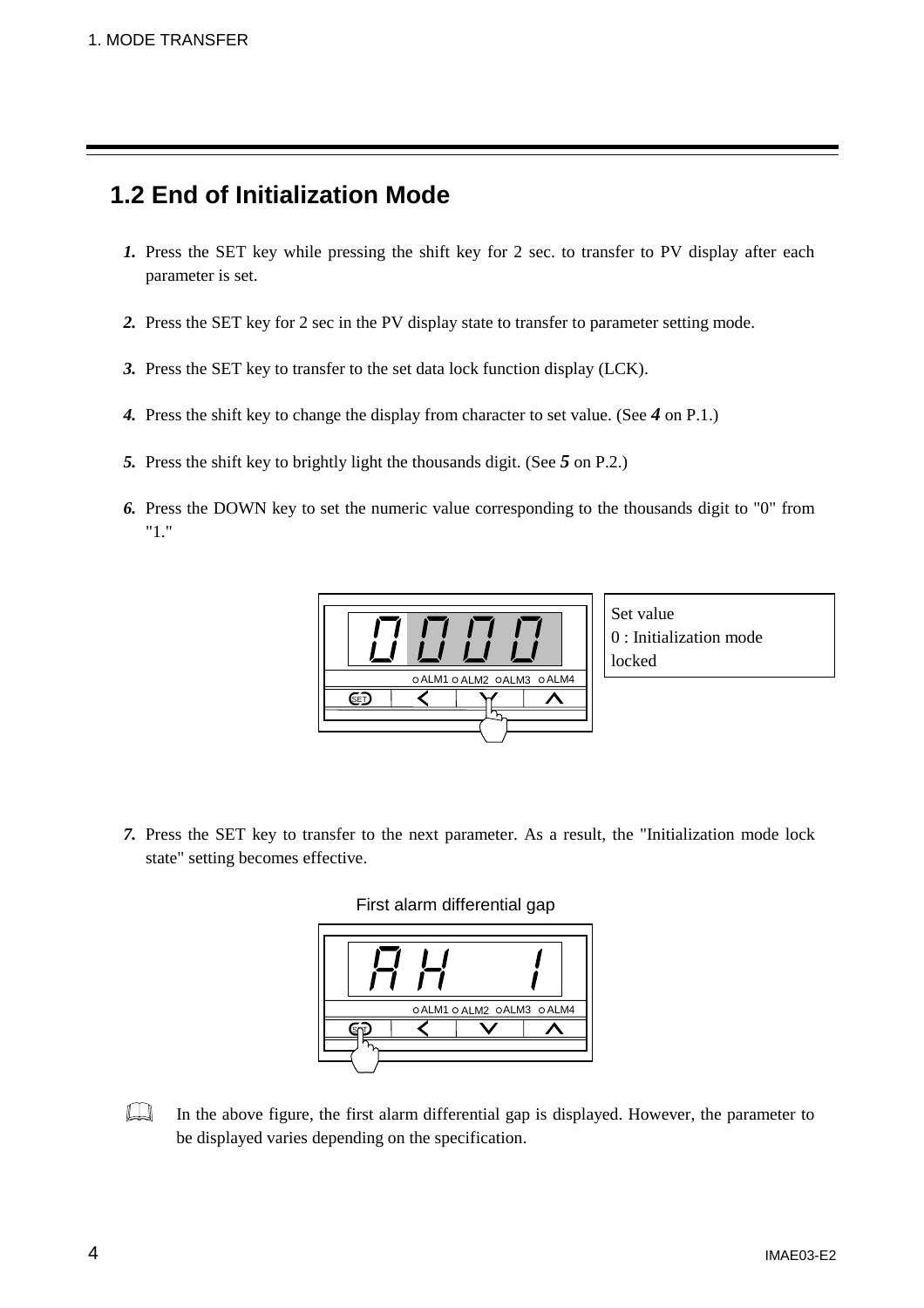$\Box$ 

# **2.1 Display Flowcharts in Initialization Mode**

If the instrument is changed to initialization mode, the symbol (Cod) for selecting the initialize code is displayed first. Initializing items are classified into 3 initialize code groups in initialization mode.

There are parameters which are not displayed depending on the specification.

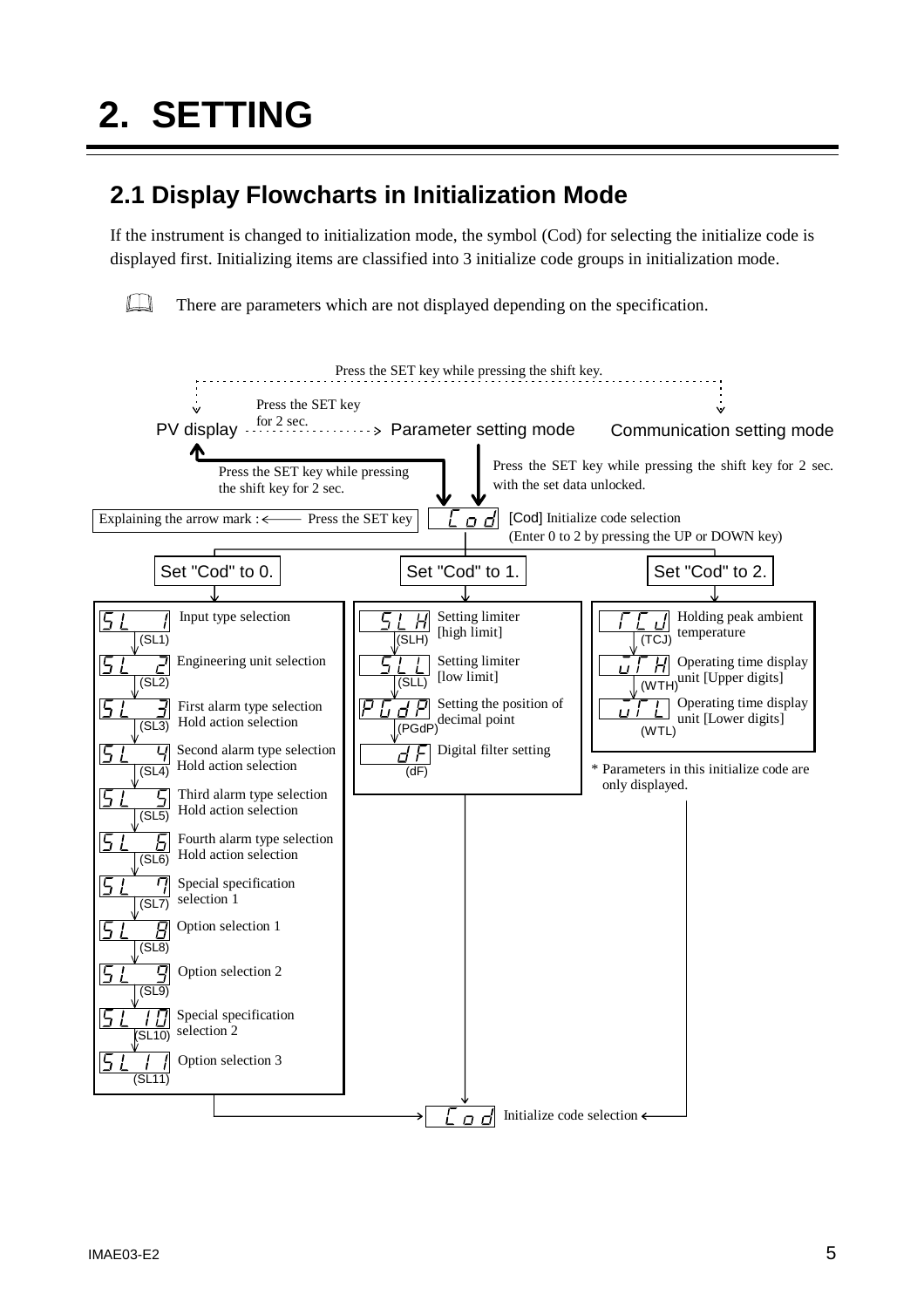# **2.2 Procedure for Setting Each Parameter**

#### **[Example of changing the setting]**

When the display unit shows "SL1 (Input type selection)" in initialize code "0," the following procedure is for changing the input type from "K" to "J."

- $\Box$ The section in each picture is dimly lit.
- *1.* Change the instrument to the initialize code selection display.  $\mathbb{F}$ See **1.1 Transfer to Initialization Mode** on page 1.



#### Initialize code selection

*2.* Press the shift key to change the display from character to set value.

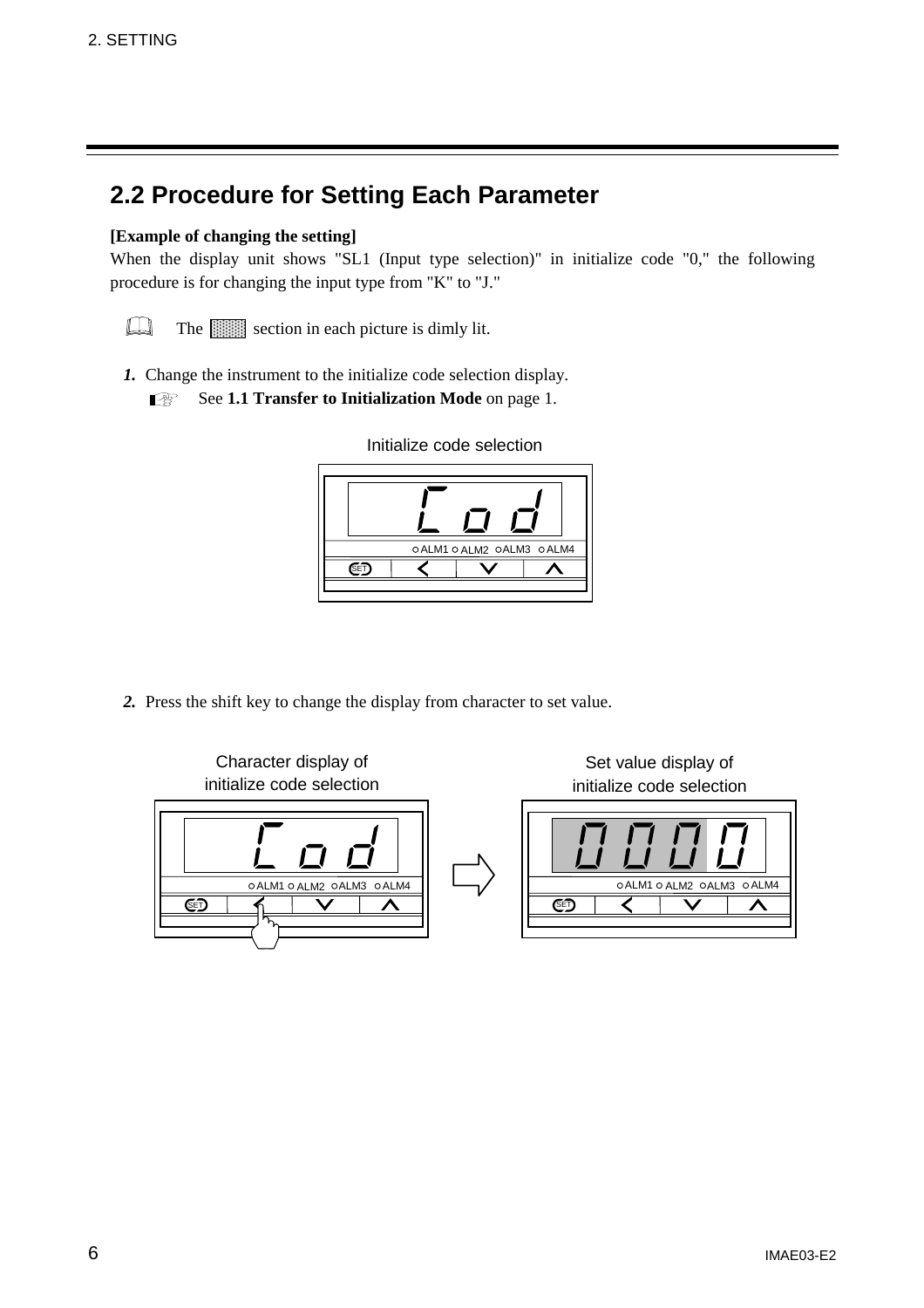*3.* As "SL1 (Input type selection)" belongs to the group of initialize code "0," do not change the initialize code (the units digit) but press the SET key to change to "SL1 (Input type selection)."



*4.* Press the shift key to change the display from character to set value.



*5.* Press the UP key to enter "1" in the units digit.

List of parameters



Continued on the next page.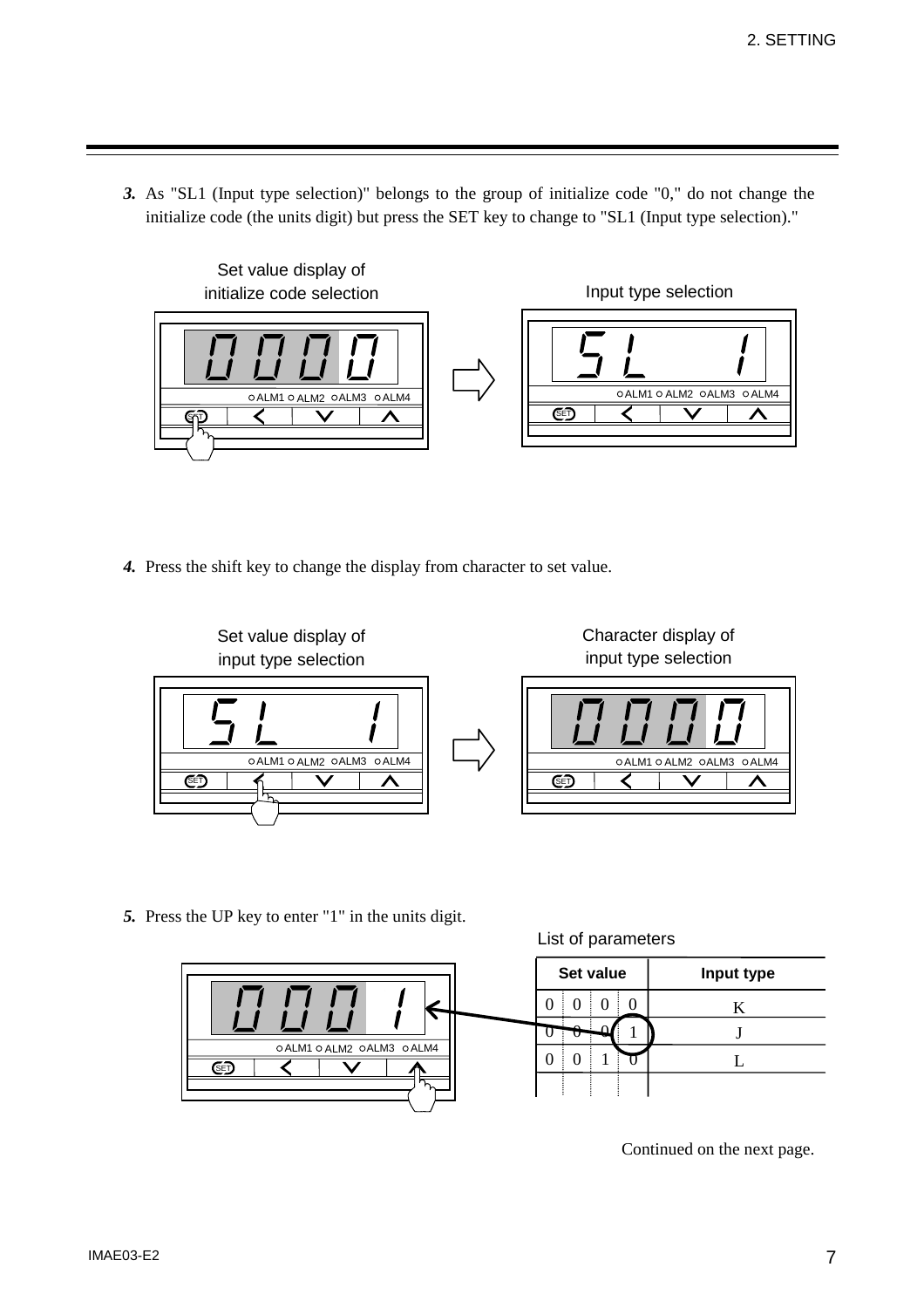*6.* Press the SET key to change to the next parameter. Thus, the set value is registered.

OALM1 OALM2 OALM3 OALM4 ⋜  $\overline{\bm{\vee}}$ SET ∧

Engineering unit selection

- $\Box$ If the initialize code is set to "1" or "2," first press the shift key to display the set value, then press the UP or DOWN key to inter "1" or "2" in the units digit.
- $\Box$ If the set value corresponds to any digit other than the units digit, press the shift key to move the brightly lit digit. The brightly lit digit moves as follows every time the shift key is pressed.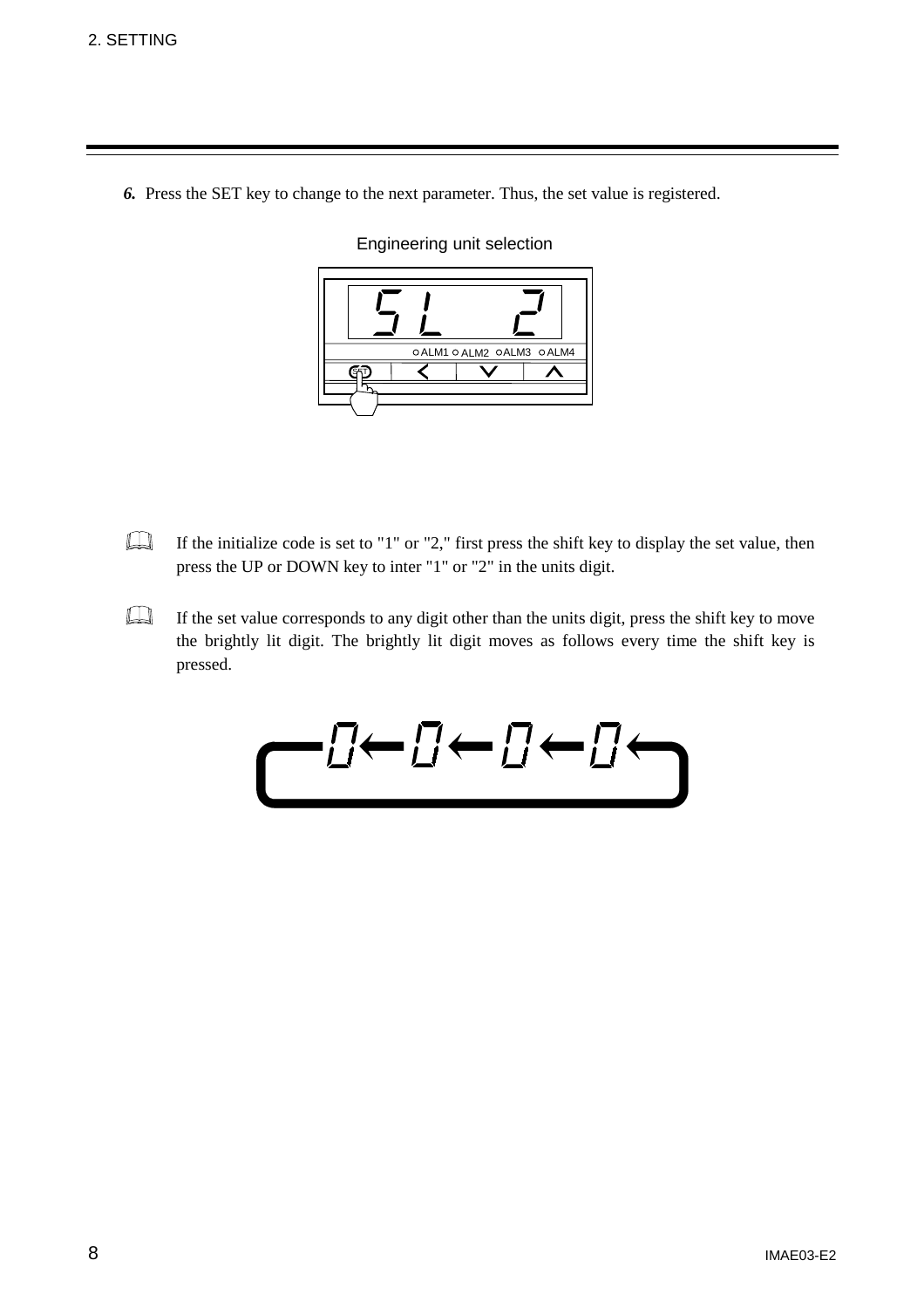# **2.3 List of Parameters in Initialize Code 0 (Cod = 0)**

#### **(1) SL1 (Input type selection)**

 $\Box$ Conduct the setting so that it matches the instrument specification (input type). If the setting is changed, always re-set the setting limits (SLH and SLL). (See P.15, 16)

| <b>Set value</b>                     |                        |                  | Input type                  |               |
|--------------------------------------|------------------------|------------------|-----------------------------|---------------|
| $\boldsymbol{0}$<br>$\boldsymbol{0}$ | $\boldsymbol{0}$<br>Ŧ. | $\boldsymbol{0}$ | $\bf K$                     |               |
| $\boldsymbol{0}$<br>$\boldsymbol{0}$ | $\boldsymbol{0}$       | $\mathbf{1}$     | $\bf J$                     |               |
| $\boldsymbol{0}$<br>$\boldsymbol{0}$ | $\mathbf{1}$           | $\mathbf{0}$     | L                           |               |
| $\boldsymbol{0}$<br>$\boldsymbol{0}$ | $\mathbf{1}$           | $\mathbf{1}$     | ${\bf E}$                   |               |
| $\mathbf{1}$<br>$\boldsymbol{0}$     | ŧ<br>$\boldsymbol{0}$  | $\boldsymbol{0}$ | ${\bf N}$                   |               |
| $\boldsymbol{0}$<br>$\mathbf{1}$     | $\mathbf{1}$           | $\mathbf{1}$     | $\mathbf R$                 | TC input      |
| $\boldsymbol{0}$<br>$\mathbf{1}$     | $\boldsymbol{0}$<br>÷  | $\boldsymbol{0}$ | S                           | $*1$          |
| $\boldsymbol{0}$<br>1                | $\boldsymbol{0}$<br>ł  | $\mathbf{1}$     | $\bf{B}$                    |               |
| $\boldsymbol{0}$<br>1                | $\mathbf{1}$           | $\boldsymbol{0}$ | W5Re/W26Re                  |               |
| $\boldsymbol{0}$<br>1                | $\mathbf{1}$           | $\mathbf{1}$     | PL II                       |               |
| $\boldsymbol{0}$<br>1                | $\boldsymbol{0}$       | $\mathbf{1}$     | $\mathbf T$                 |               |
| $\boldsymbol{0}$<br>$\mathbf{1}$     | 1                      | $\boldsymbol{0}$ | $\mathbf U$                 |               |
| $\mathbf{1}$                         | $\boldsymbol{0}$       | $\overline{0}$   | Pt100 $\Omega$ (JIS/IEC)    | RTD input     |
| $\mathbf{1}$<br>1                    | $\boldsymbol{0}$       | $\mathbf{1}$     | JPt100 $\Omega$ (JIS)       | $*1$          |
| $\mathbf{1}$<br>1                    | $\mathbf{1}$           | $\boldsymbol{0}$ | $0$ to $5$ V $\rm{DC}$      | Voltage input |
| $\mathbf{1}$<br>$\mathbf{1}$         | $\mathbf{1}$           | $\boldsymbol{0}$ | *3<br>$0$ to $10$ V DC $\,$ | $*1$          |
| $\mathbf{1}$<br>$\mathbf{1}$         | $\mathbf{1}$           | $\mathbf{1}$     | $1$ to $5$ V $\rm{DC}$      |               |
| $\mathbf{1}$<br>1                    | $\mathbf{1}$           | $\boldsymbol{0}$ | $0$ to $20$ mA DC           | Current input |
| $\mathbf{1}$<br>$\mathbf{1}$         | $\mathbf{1}$           | $\mathbf{1}$     | 4 to 20 mA DC               | $*1, *2$      |

Factory set value varies depending on the input type.

**\*1**: No input type (TC/RTD input to voltage/current input or voltage/current input to TC/RTD input) cannot be changed.

\*2: For the current input specification, a resistor of 250  $\Omega$  must be connected between the input terminals.

**\*3**: To be fixed to "1110" for the 0 to 10 V DC (Z-1010 specification). No input type cannot be changed as the hardware differs.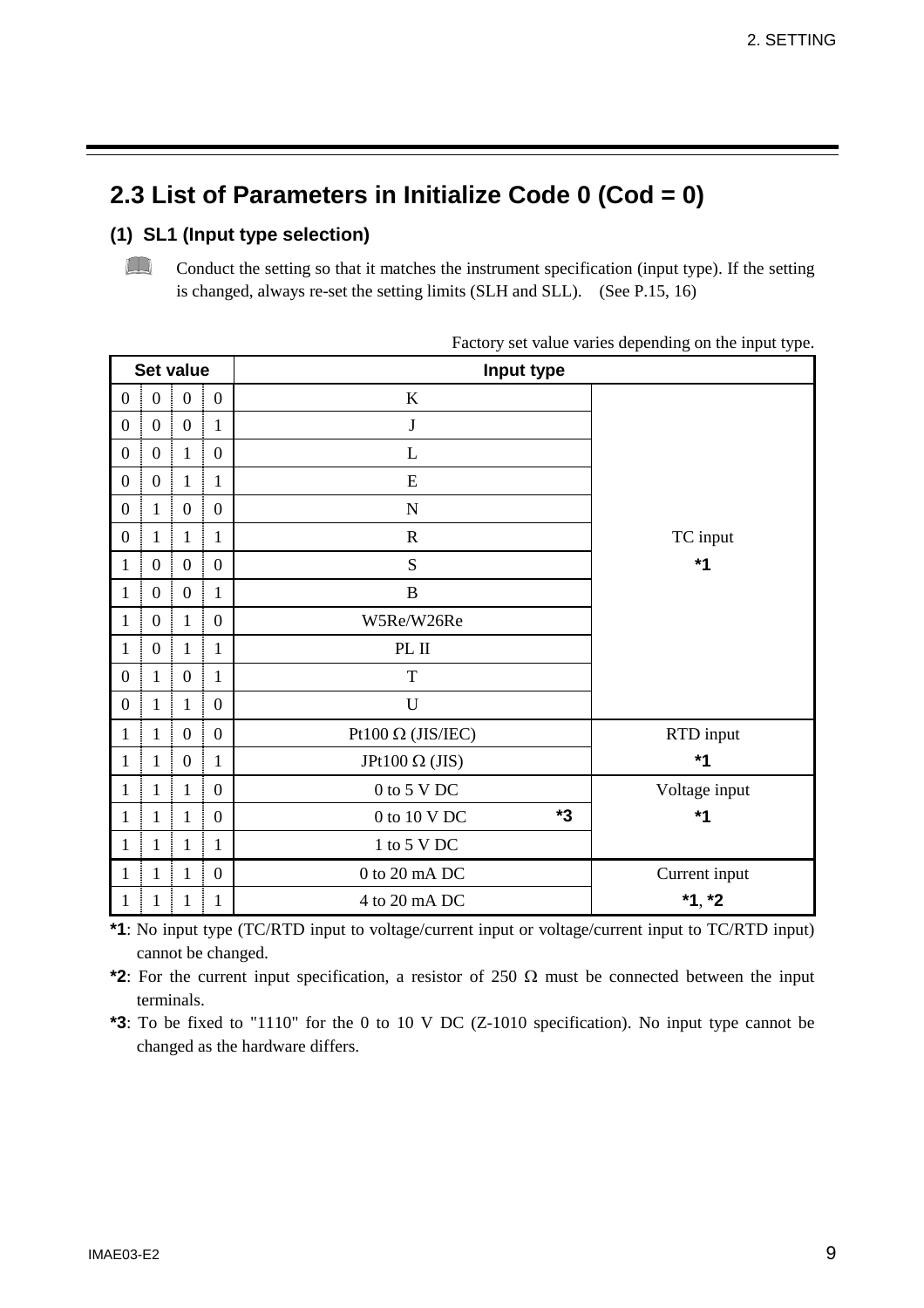#### **(2) SL2 (Engineering unit selection)**

 $\Box$ Any digits other than the unit digit are not used. As malfunction may result, do not change any of other digits.

Factory set value varies depending on the instrument specification.

| Set value |  |  | <b>Description</b>  |
|-----------|--|--|---------------------|
|           |  |  | $\circ$             |
|           |  |  | $\circ$ F           |
|           |  |  | "000 $\Box$ " Fixed |

#### **(3) SL3 (First alarm type selection, hold action selection)**

Factory set value: "0001"

| Set value |                |                |          | <b>Description</b>        |                            |  |
|-----------|----------------|----------------|----------|---------------------------|----------------------------|--|
|           |                |                | $\theta$ | First alarm not provided  |                            |  |
|           |                |                | 1        | First alarm provided *    |                            |  |
|           |                | $\overline{0}$ |          | Process high alarm        | First alarm type selection |  |
|           |                |                |          | Process low alarm         |                            |  |
|           | $\overline{0}$ |                |          | Energized alarm           |                            |  |
|           |                |                |          | De-energized alarm        |                            |  |
| $\theta$  |                |                |          | Without alarm hold action | First alarm                |  |
|           |                |                |          | With alarm hold action    | hold action selection      |  |

**\***Cannot be selected for the controller that does not have a first alarm.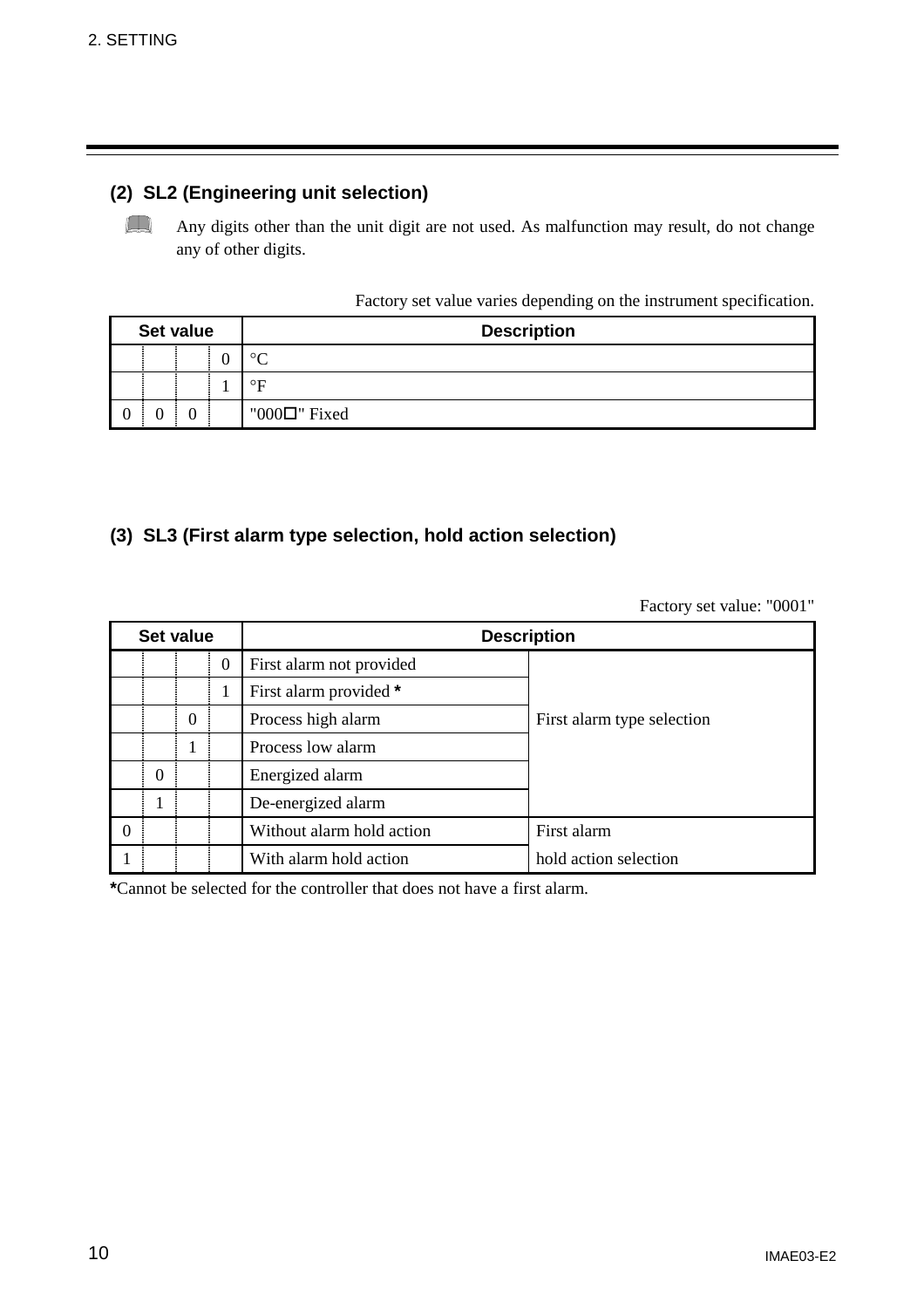#### **(4) SL4 (Second alarm type selection, hold action selection)**

Factory set value: "0001"

| Set value |                |          |          | <b>Description</b>        |                             |  |
|-----------|----------------|----------|----------|---------------------------|-----------------------------|--|
|           |                |          | $\theta$ | Second alarm not provided |                             |  |
|           |                |          |          | Second alarm provided *   |                             |  |
|           |                | $\theta$ |          | Process high alarm        | Second alarm type selection |  |
|           |                | 1        |          | Process low alarm         |                             |  |
|           | $\overline{0}$ |          |          | Energized alarm           |                             |  |
|           | 1              |          |          | De-energized alarm        |                             |  |
| - 0       |                |          |          | Without alarm hold action | Second alarm                |  |
|           |                |          |          | With alarm hold action    | hold action selection       |  |

**\***Cannot be selected for the controller that does not have a second alarm.

#### **(5) SL5 (Third alarm type selection, hold action selection)**

If "Analog output provided" is selected for SL8 (Option selection 1), "Third alarm provided" do not be set. Because, malfunction may result.

Factory set value: "0001"

|          | Set value      |                |                  | <b>Description</b>        |                            |  |
|----------|----------------|----------------|------------------|---------------------------|----------------------------|--|
|          |                |                | $\boldsymbol{0}$ | Third alarm not provided  |                            |  |
|          |                |                | 1                | Third alarm provided *    |                            |  |
|          |                | $\overline{0}$ |                  | Process high alarm        |                            |  |
|          |                |                |                  | Process low alarm         | Third alarm type selection |  |
|          | $\overline{0}$ |                |                  | Energized alarm           |                            |  |
|          |                |                |                  | De-energized alarm        |                            |  |
| $\theta$ |                |                |                  | Without alarm hold action | Third alarm                |  |
|          |                |                |                  | With alarm hold action    | hold action selection      |  |

\*Cannot be selected for the controller that does not have a third alarm.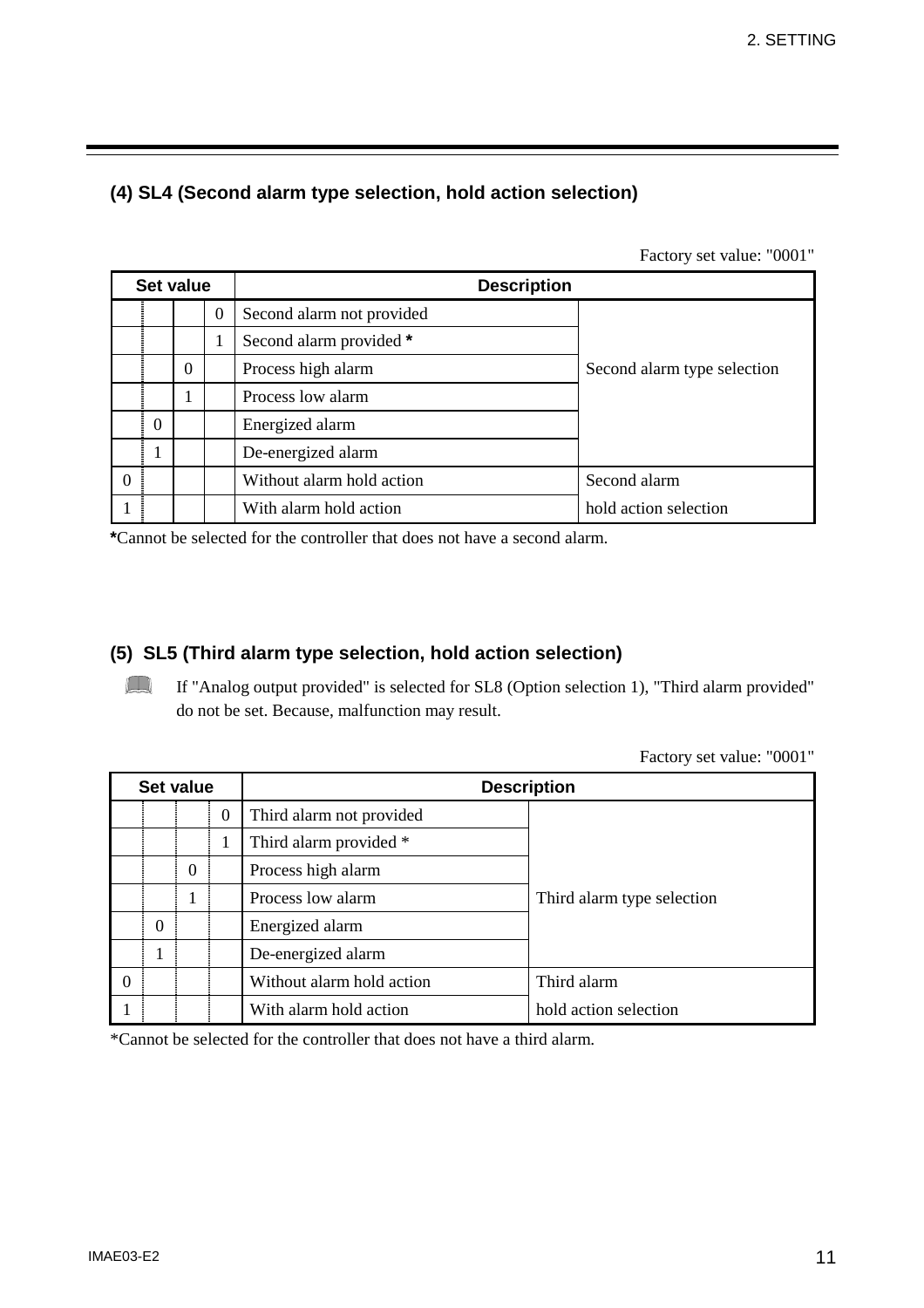#### **(6) SL6 (Fourth alarm type selection, hold action selection)**

If "Power supply for LED provided" is selected for SL9 (Option selection 2), "Fourth alarm provided" do not be set. Because, malfunction may result.

Factory set value: "0001"

| Set value |                |                  |                  | <b>Description</b>        |                             |  |
|-----------|----------------|------------------|------------------|---------------------------|-----------------------------|--|
|           |                |                  | $\boldsymbol{0}$ | Fourth alarm not provided |                             |  |
|           |                |                  | 1                | Fourth alarm provided *   |                             |  |
|           |                | $\boldsymbol{0}$ |                  | Process high alarm        | Fourth alarm type selection |  |
|           |                |                  |                  | Process low alarm         |                             |  |
|           | $\overline{0}$ |                  |                  | Energized alarm           |                             |  |
|           |                |                  |                  | De-energized alarm        |                             |  |
| $\Omega$  |                |                  |                  | Without alarm hold action | Fourth alarm                |  |
|           |                |                  |                  | With alarm hold action    | hold action selection       |  |

**\***Cannot be selected for the controller that does not have a fourth alarm.

#### **(7) SL7 (Special specification selection 1)**

Factory set value: "0000"

| Set value |          |          |                | <b>Description</b>                  |                                  |  |  |
|-----------|----------|----------|----------------|-------------------------------------|----------------------------------|--|--|
|           |          |          | $\overline{0}$ | First alarm interlock not provided  | First alarm interlock selection  |  |  |
|           |          |          | 1              | First alarm interlock provided      |                                  |  |  |
|           |          | $\Omega$ |                | Second alarm interlock not provided | Second alarm interlock selection |  |  |
|           |          | 1        |                | Second alarm interlock provided     |                                  |  |  |
|           | $\Omega$ |          |                | Third alarm interlock not provided  | Third alarm interlock selection  |  |  |
|           |          |          |                | Third alarm interlock provided      |                                  |  |  |
|           |          |          |                | Fourth alarm interlock not provided | Fourth alarm interlock selection |  |  |
|           |          |          |                | Fourth alarm interlock provided     |                                  |  |  |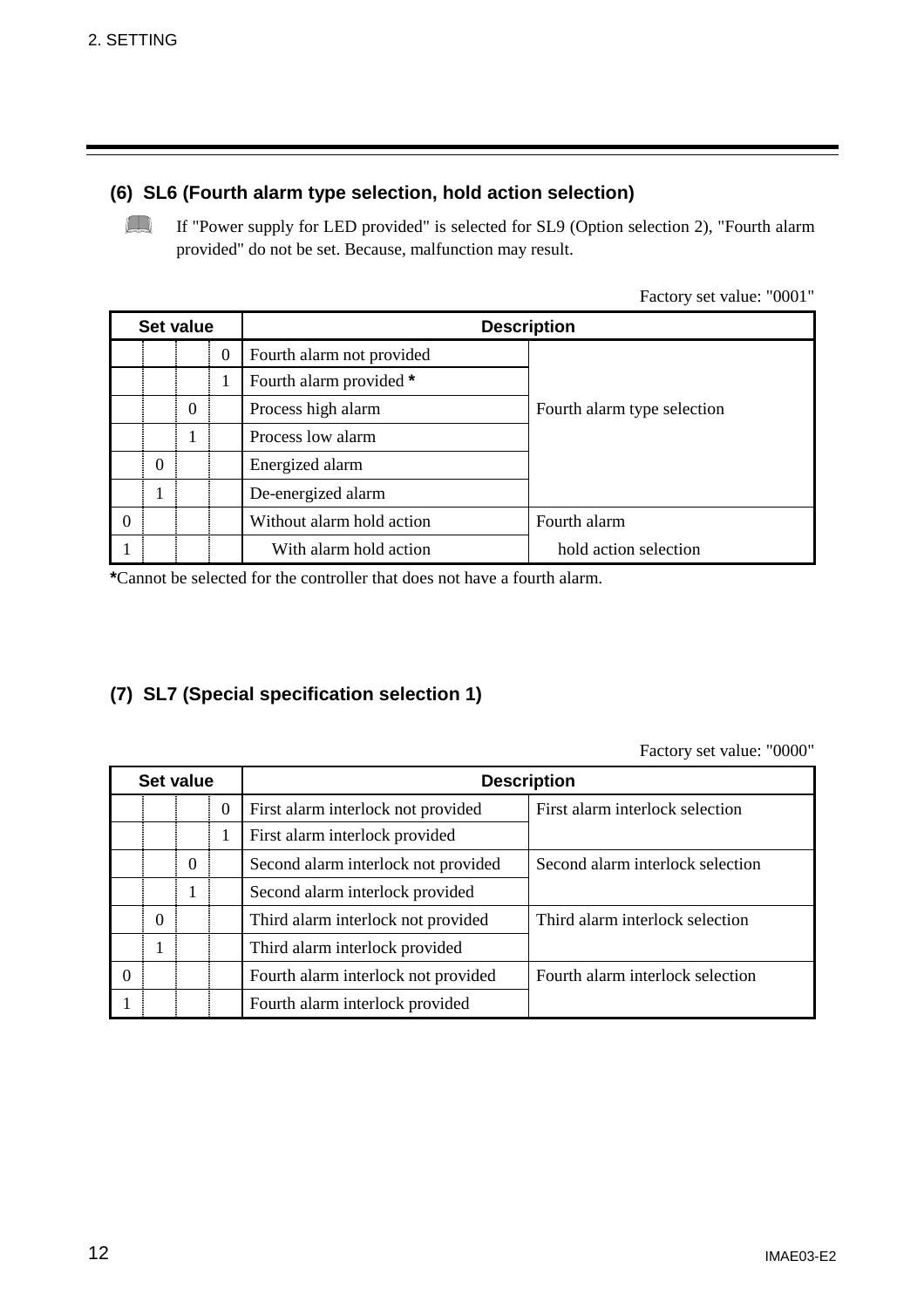#### **(8) SL8 (Option selection 1)**

- $\Box$ If "Third alarm provided" is selected for SL5 (Third alarm type selection, hold action selection), "Analog output provided" do not be set. Because, malfunction may result.
- $\Box$ Any digits other than the unit digit are not used. As malfunction may result, do not change any of other digits.

Factory set value: "0000"

| Set value |  |  | <b>Description</b>         |                         |  |
|-----------|--|--|----------------------------|-------------------------|--|
|           |  |  | Analog output not provided | Analog output selection |  |
|           |  |  | Analog output provided *   |                         |  |
|           |  |  | "000 $\Box$ " Fixed        |                         |  |

**\***Cannot be selected for the controller that does not have a analog output.

#### **(9) SL9 (Option selection 2)**

- $\Box$ If "Fourth alarm provided" is selected for SL6 (Fourth alarm type selection, hold action selection), "Power supply for LED provided" do not be set. Because, malfunction may result.
- $\Box$ Any digits other than the unit digit are not used. As malfunction may result, do not change any of other digits.

Factory set value: "0000"

| Set value |  |  |          | <b>Description</b>                |                                |  |  |
|-----------|--|--|----------|-----------------------------------|--------------------------------|--|--|
|           |  |  | $\Omega$ | Power supply for LED not provided | Power supply for LED selection |  |  |
|           |  |  |          | Power supply for LED provided *   |                                |  |  |
|           |  |  |          | "000 $\Box$ " Fixed               |                                |  |  |

**\***Cannot be selected for the controller that does not have a power supply for LED.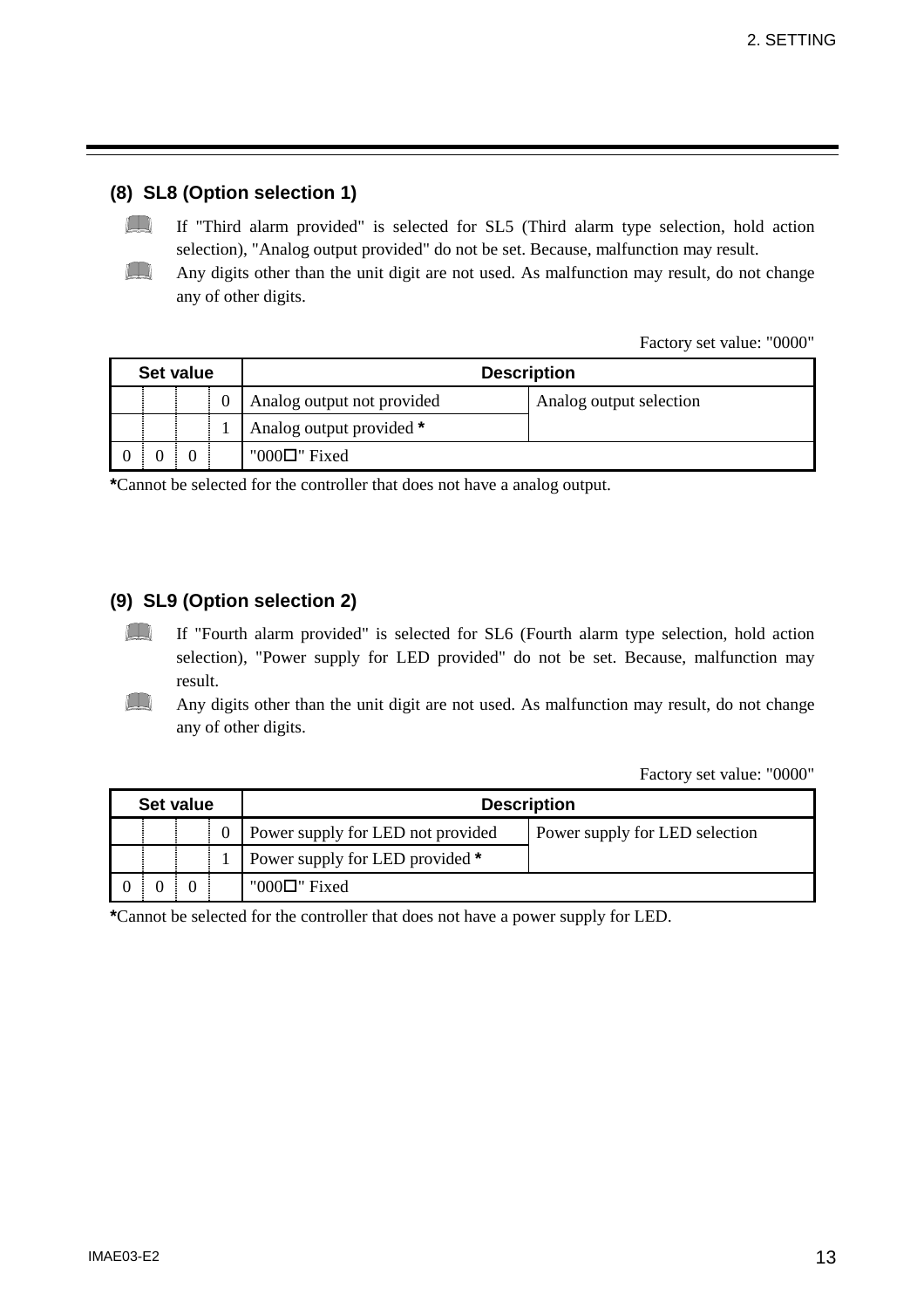### **(10) SL10 (Special specification selection 2)**

Factory set value: "0000"

Factory set value: "0000"

| Set value |          |                |                  | <b>Description</b>                            |                       |  |
|-----------|----------|----------------|------------------|-----------------------------------------------|-----------------------|--|
|           |          |                | $\boldsymbol{0}$ | First alarm Z-124 specification not provided  | First alarm           |  |
|           |          |                | 1                | First alarm Z-124 specification provided      | special specification |  |
|           |          | $\overline{0}$ |                  | Second alarm Z-124 specification not provided | Second alarm          |  |
|           |          |                |                  | Second alarm Z-124 specification provided     | special specification |  |
|           | $\theta$ |                |                  | Third alarm Z-124 specification not provided  | Third alarm           |  |
|           |          |                |                  | Third alarm Z-124 specification provided      | special specification |  |
| $\theta$  |          |                |                  | Fourth alarm Z-124 specification not provided | Fourth alarm          |  |
|           |          |                |                  | Fourth alarm Z-124 specification provided     | special specification |  |

Z-124 specification not provided:

The alarm output is forcibly turned ON when the burnout function is activated.

Z-124 specification provided:

No alarm action is taken by the burnout function. (Same as the normal alarm action.)

#### **(11) SL11 (Option selection 3)**

 $\Box$ The upper 2 digits are not used. As malfunction may result, do not change these digits.

| Set value |  |                |                  | <b>Description</b>                  |      |                                  |  |
|-----------|--|----------------|------------------|-------------------------------------|------|----------------------------------|--|
|           |  |                | $\boldsymbol{0}$ | Communication function not provided |      | Communication function           |  |
|           |  |                |                  | Communication function provided     | $*1$ | selection                        |  |
|           |  | $\overline{0}$ |                  | Contact input function not provided |      | Contact input function selection |  |
|           |  |                |                  | Contact input function provided     | *2   |                                  |  |
|           |  |                |                  | "00 $\Box$ " Fixed                  |      |                                  |  |

**\*1**: Cannot be selected for the controller that does not have a communication function.

**\*2**: Cannot be selected for the controller that does not have a contact input function.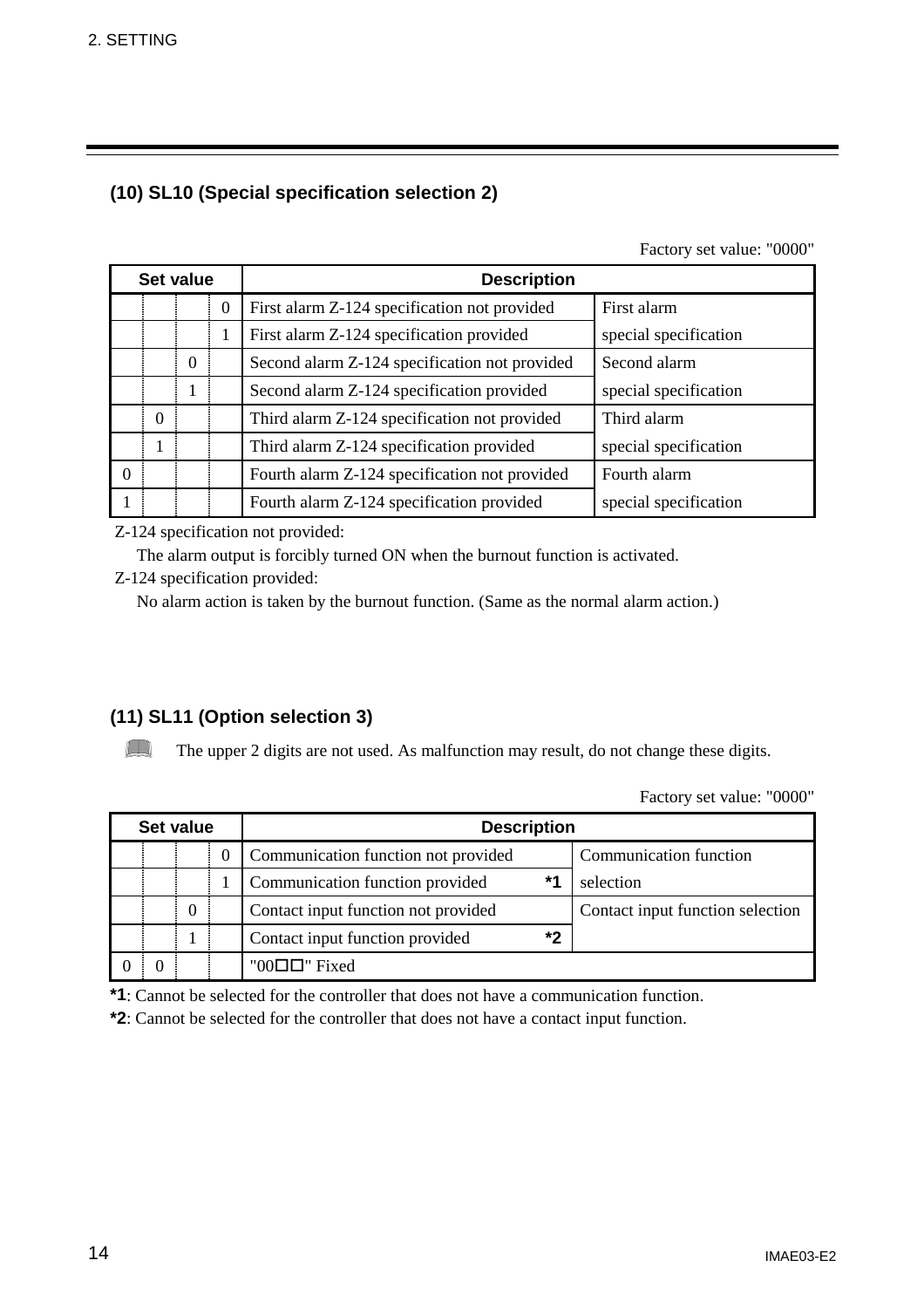# **2.4 List of Parameters in Initialize Code 1 (Cod = 1)**

### **(1) SLH (Setting limiter [high limit])**

 $\Box$ Set the limiter by referring to **Input range table** (P.17)

#### ■ Setting method

Press the shift key to move the digit, then enter the high limit of input range by pressing the UP or DOWN key.

| Input type    |                                  |  | <b>Setting range</b>                                    |  |
|---------------|----------------------------------|--|---------------------------------------------------------|--|
|               | K                                |  | SLL to 1372 °C (SLL to 2502 °F)                         |  |
|               | J                                |  | SLL to 1200 °C (SLL to 2192 °F)                         |  |
|               | $\mathbf R$                      |  | SLL to 1769 °C (SLL to 3216 °F)                         |  |
|               | S                                |  | SLL to 1769 $\degree$ C (SLL to 3216 $\degree$ F)       |  |
|               | B                                |  | SLL to 1820 °C (SLL to 3308 °F)                         |  |
| Thermocouple  | E                                |  | SLL to 1000 °C (SLL to 1832 °F)                         |  |
| input (TC)    | $\mathbf N$                      |  | SLL to 1300 $\degree$ C (SLL to 2372 $\degree$ F)       |  |
|               | $\mathbf T$                      |  | SLL to +400.0 $^{\circ}$ C (SLL to +752.0 $^{\circ}$ F) |  |
|               | W5Re/W26Re                       |  | SLL to 2320 $\degree$ C (SLL to 4208 $\degree$ F)       |  |
|               | PL II                            |  | SLL to 1390 °C (SLL to 2534 °F)                         |  |
|               | U                                |  | SLL to +600.0 $\degree$ C (SLL to +999.9 $\degree$ F)   |  |
|               | L                                |  | SLL to 900 $\degree$ C (SLL to 1652 $\degree$ F)        |  |
| RTD input     | $*1$<br>Pt100 $\Omega$ (JIS/IEC) |  | SLL to +649.0 $^{\circ}$ C (SLL to +999.9 $^{\circ}$ F) |  |
|               | JPt100 $\Omega$ (JIS)            |  | SLL to +649.0 $^{\circ}$ C (SLL to +999.9 $^{\circ}$ F) |  |
|               | $0$ to 5 V DC                    |  | SLL to $+9999$                                          |  |
| Voltage input | *2<br>0 to 10 V DC               |  | (programmable scale)                                    |  |
|               | 1 to 5 V DC                      |  |                                                         |  |
| Current input | *3<br>$0$ to 20 mA DC            |  | SLL to +9999                                            |  |
|               | *3<br>4 to 20 mA DC              |  | (programmable scale)                                    |  |

Factory set value varies depending on the instrument specification.

SLL : Setting limiter [low limit]

**\*1**: IEC (International Electrotechnical Commission) is equivalent to JIS, DIN and ANSI.

**\*2**: For the 0 to 10 V DC (Z-1010 specification), no input type cannot be changed as the hardware differs.

**\*3**: For the current input specification, a resistor of 250  $\Omega$  must be connected between the input terminals.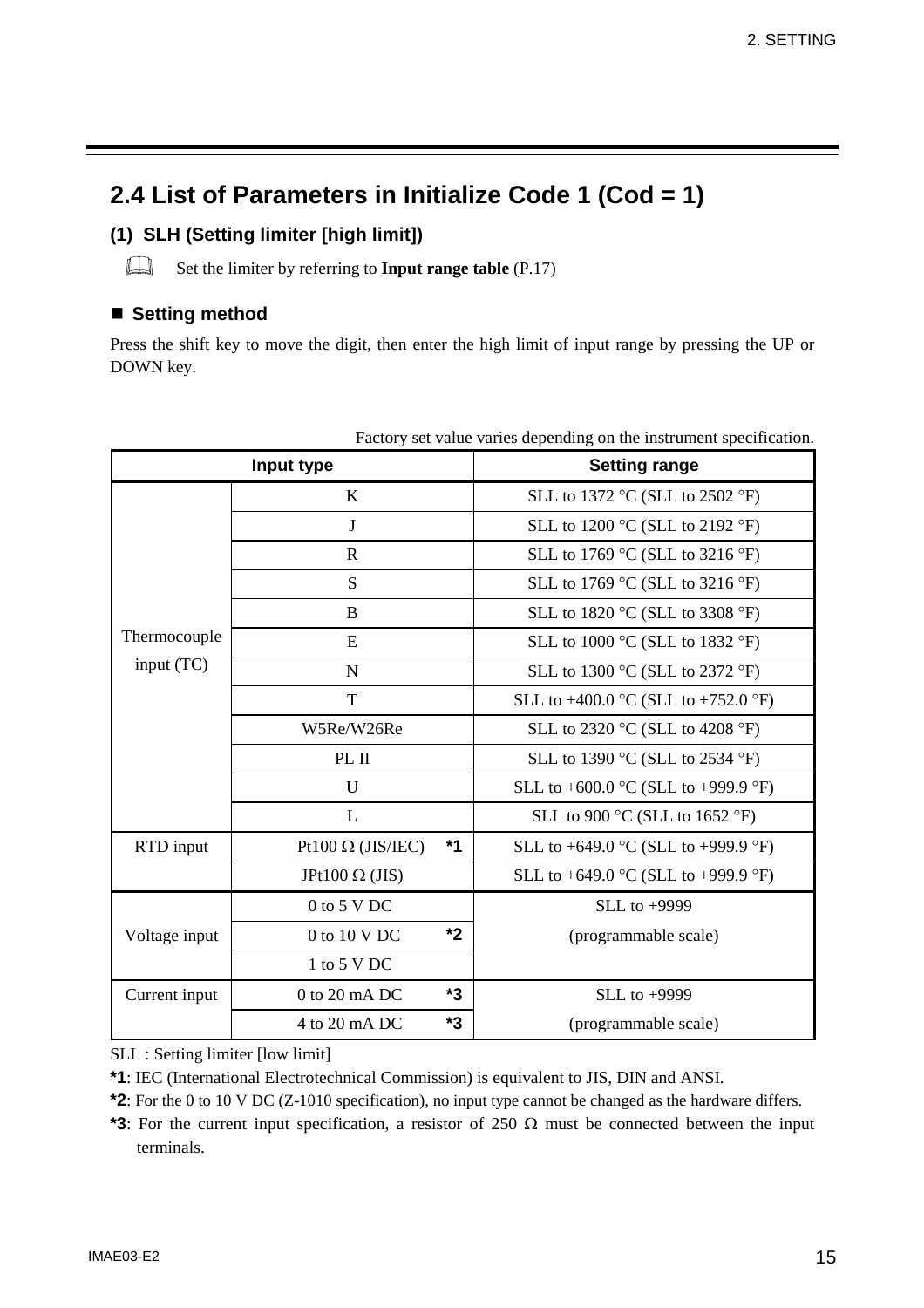#### **(2) SLL (Setting limiter [low limit] )**

 $\Box$ Set the limiter by referring to **Input range table** (P.17)

#### ■ Setting method

Press the shift key to move the digit, then enter the low limit value of input range by pressing the UP or DOWN key.

| Input type    |                          |    | <b>Setting range</b>                                    |  |
|---------------|--------------------------|----|---------------------------------------------------------|--|
|               | $\bf K$                  |    | 0 to SLH $^{\circ}$ C (0 to SLH $^{\circ}$ F)           |  |
|               | $\bf J$                  |    | 0 to SLH $^{\circ}$ C (0 to SLH $^{\circ}$ F)           |  |
|               | $\mathbf R$              |    | 0 to SLH $^{\circ}$ C (0 to SLH $^{\circ}$ F)           |  |
|               | S                        |    | 0 to SLH $^{\circ}$ C (0 to SLH $^{\circ}$ F)           |  |
|               | B                        |    | 0 to SLH $^{\circ}$ C (0 to SLH $^{\circ}$ F)           |  |
| Thermocouple  | ${\bf E}$                |    | 0 to SLH $^{\circ}$ C (0 to SLH $^{\circ}$ F)           |  |
| input (TC)    | $\mathbf N$              |    | 0 to SLH $^{\circ}$ C (0 to SLH $^{\circ}$ F)           |  |
|               | T                        |    | -199.9 to SLH $^{\circ}$ C (-199.9 to SLH $^{\circ}$ F) |  |
|               | W5Re/W26Re               |    | 0 to SLH $^{\circ}$ C (0 to SLH $^{\circ}$ F)           |  |
|               | PL II                    |    | 0 to SLH $^{\circ}$ C (0 to SLH $^{\circ}$ F)           |  |
|               | U                        |    | -199.9 to SLH $^{\circ}$ C (-199.9 to SLH $^{\circ}$ F) |  |
|               | L                        |    | 0 to SLH $^{\circ}$ C (0 to SLH $^{\circ}$ F)           |  |
| RTD input     | Pt100 $\Omega$ (JIS/IEC) | *1 | -199.9 to SLH $^{\circ}$ C (-199.9 to SLH $^{\circ}$ F) |  |
|               | JPt100 $\Omega$ (JIS)    |    | -199.9 to SLH $^{\circ}$ C (-199.9 to SLH $^{\circ}$ F) |  |
|               | $0$ to 5 V DC            |    | $-1999$ to SLH                                          |  |
| Voltage input | 0 to 10 V DC             | *2 | (programmable scale)                                    |  |
|               | 1 to 5 V DC              |    |                                                         |  |
| Current input | $0$ to $20$ mA DC        | *3 | $-1999$ to SLH                                          |  |
|               | 4 to 20 mA DC            | *3 | (programmable scale)                                    |  |

Factory set value varies depending on the instrument specification.

SLH : Setting limiter [high limit]

**\*1**: IEC (International Electrotechnical Commission) is equivalent to JIS, DIN and ANSI.

- **\*2**: For the 0 to 10 V DC (Z-1010 specification), no input type cannot be changed as the hardware differs.
- **\*3**: For the current input specification, a resistor of 250  $\Omega$  must be connected between the input terminals.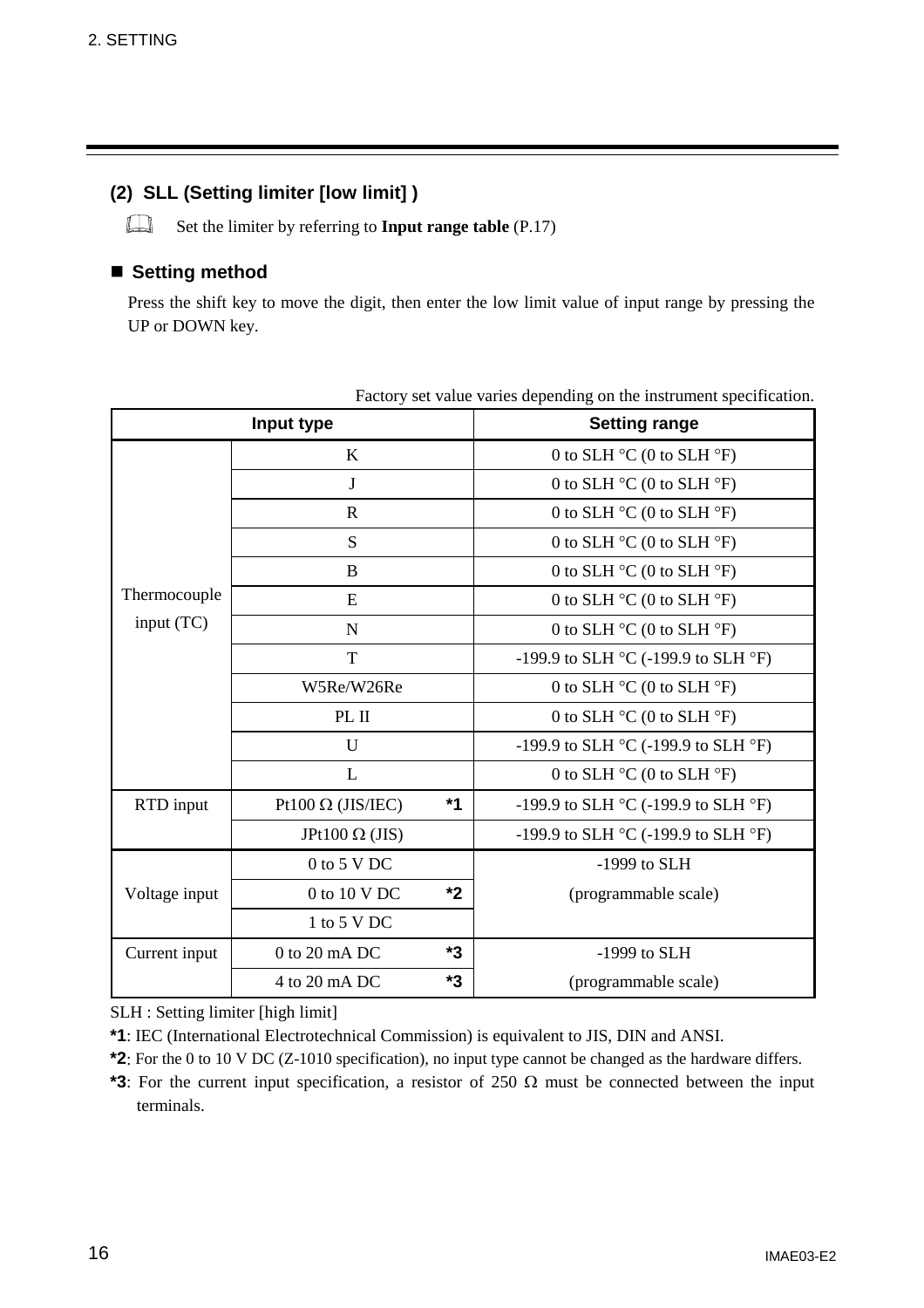# ! **Input range table**

# **Thermocouple input (TC)**

| <b>Type</b>  | Input range                      |      | <b>Type</b><br>Input range  |                                       |         |
|--------------|----------------------------------|------|-----------------------------|---------------------------------------|---------|
| $\bf K$      | 0 to 200 $^{\circ}$ C            |      | B                           | 400 to 1800 °C                        |         |
| $\bf K$      | 0 to 400 $^{\circ}$ C            |      | $\, {\bf B}$                | 0 to 1820 °C                          | $*1$    |
| $\bf K$      | 0 to 600 $^{\circ}$ C            |      | $\bf{B}$                    | 800 to 3200 °F                        |         |
| $\bf K$      | 0 to 800 $^{\circ}$ C            |      | $\overline{B}$              | 0 to 3308 °F                          | $*1$    |
| $\bf K$      | 0 to 1000 $^{\circ}$ C           |      | E                           | 0 to 800 $^{\circ}$ C                 |         |
| $\bf K$      | 0 to 1200 $^{\circ}$ C           |      | E                           | 0 to 1000 $^{\circ}$ C                |         |
| $\bf K$      | 0 to 1372 °C                     |      | ${\bf E}$                   | 0 to 1600 °F                          |         |
| $\bf K$      | 0 to 100 $^{\circ}$ C            |      | E                           | 0 to 1832 °F                          |         |
| $\bf K$      | 0 to 300 $^{\circ}$ C            |      | $\mathbf N$                 | 0 to 1200 $^{\circ}$ C                |         |
| $\bf K$      | 0 to 450 $^{\circ}$ C            |      | $\mathbf N$                 | 0 to 1300 °C                          |         |
| $\bf K$      | 0 to 500 $^{\circ}$ C            |      | $\mathbf N$                 | 0 to 2300 °F                          |         |
| $\bf K$      | 0 to 800 $\mathrm{^{\circ}F}$    |      | $\mathbf N$                 | 0 to 2372 °F                          |         |
| $\bf K$      | 0 to 1600 °F                     |      | T                           | -199.9 to +400.0 °C                   | ${}^*2$ |
| K            | 0 to 2502 °F                     |      | T                           | -199.9 to +100.0 $^{\circ}$ C         | $*2$    |
| $\bf K$      | 20 to 70 °F                      |      | $\mathbf T$                 | -100.0 to +200.0 $^{\circ}$ C         |         |
| $\bf J$      | 0 to 200 $^{\circ}$ C            |      | T                           | 0.0 to 350.0 $^{\circ}$ C             |         |
| $\bf J$      | 0 to 400 $^{\circ}$ C            |      | T                           | -199.9 to +752.0 $^{\circ}$ F         | $*2$    |
| $\bf J$      | $0$ to $600\,^{\circ}\mathrm{C}$ |      | T                           | -100.0 to +200.0 $\mathrm{^{\circ}F}$ |         |
| J            | 0 to 800 $^{\circ}$ C            |      | T                           | -100.0 to +400.0 °F                   |         |
| $\bf J$      | 0 to 1000 $^{\circ}$ C           |      | $\mathbf T$                 | 0.0 to 450.0 $^{\circ}$ F             |         |
| $\bf J$      | 0 to 1200 $^{\circ}$ C           |      | $\mathbf T$                 | 0.0 to 752.0 $\mathrm{^{\circ}F}$     |         |
| J            | 0 to 450 $^{\circ}$ C            |      | W5Re/W26Re                  | 0 to 2000 $^{\circ}$ C                |         |
| J            | 0 to 800 $\mathrm{^{\circ}F}$    |      | W5Re/W26Re                  | 0 to 2320 °C                          |         |
| $\bf J$      | 0 to 1600 °F                     |      | W5Re/W26Re                  | 0 to 4000 $\mathrm{^{\circ}F}$        |         |
| J            | 0 to 2192 °F                     |      | PL II                       | 0 to 1300 °C                          |         |
| J            | 0 to 400 $\mathrm{^{\circ}F}$    |      | PL II                       | 0 to 1390 °C                          |         |
| $\bf J$      | 0 to 300 °F                      |      | PL II                       | 0 to 1200 °C                          |         |
| $\mathbb{R}$ | 0 to 1600 $^{\circ}$ C           | $*1$ | PL II                       | 0 to 2400 °F                          |         |
| $\mathbf R$  | 0 to 1769 °C                     | $*1$ | PL II                       | 0 to 2534 °F                          |         |
| $\mathbb{R}$ | 0 to 1350 °C                     | $*1$ | U                           | -199.9 to +600.0 °C                   | $*2$    |
| $\mathbf R$  | 0 to 3200 °F                     | $*1$ | U                           | -199.9 to +100.0 °C                   | $*2$    |
| $\mathbb{R}$ | 0 to 3216 °F                     | $*1$ | U                           | 0.0 to 400.0 $^{\circ}$ C             | $*2$    |
| ${\bf S}$    | 0 to 1600 °C                     | $*1$ | U                           | -199.9 to +999.9 °F                   | $*2$    |
| S            | 0 to 1769 °C                     | $*1$ | U                           | -100.0 to $+200.0$ °F                 | $*2$    |
| ${\bf S}$    | 0 to 3200 °F                     | $*1$ | U                           | 0.0 to 999.9 °F                       |         |
| S            | 0 to 3216 °F                     | $*1$ | Continued on the next page. |                                       |         |

| Input range |
|-------------|
|-------------|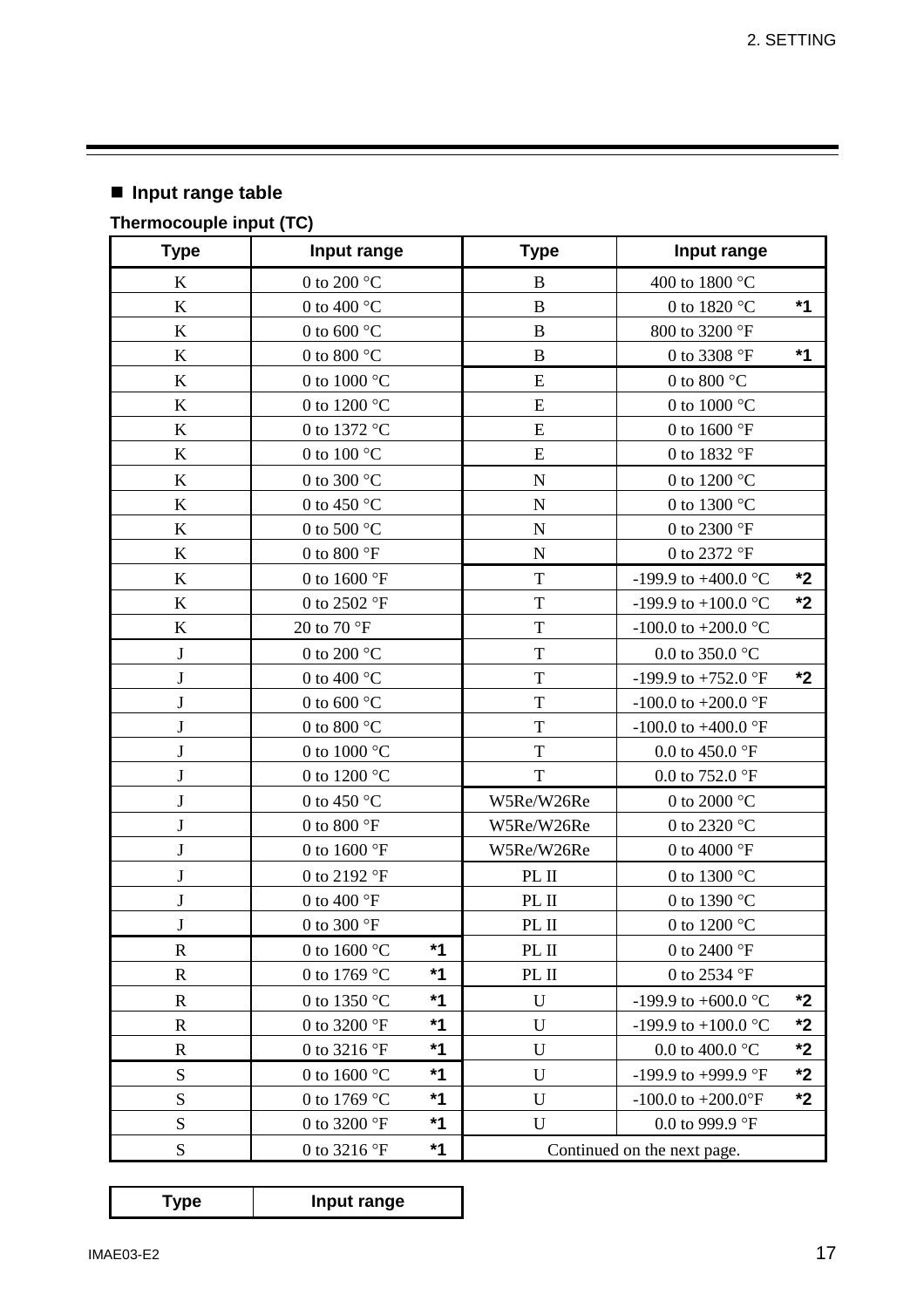| 0 to 400 $^{\circ}$ C          |
|--------------------------------|
| 0 to 800 $^{\circ}$ C          |
| 0 to 800 $\mathrm{^{\circ}F}$  |
| 0 to 1600 $\mathrm{^{\circ}F}$ |

**\*1**  $\cdots$  0 to 399 °C/0 to 799 °F : Accuracy is not guaranteed.

**\*2**  $\cdots$  -199.9 to -100.0 °C/-199.9 to -158.0 °F : Accuracy is not guaranteed.

#### **RTD input**

| <b>Type</b>                                                 | Input range                           |
|-------------------------------------------------------------|---------------------------------------|
| Pt100 (JIS/IEC)                                             | -199.9 to +649.0 °C                   |
| Pt100 (JIS/IEC)                                             | -199.9 to +200.0 °C                   |
| Pt100 (JIS/IEC)                                             | -100.0 to +50.0 $^{\circ}$ C          |
| Pt100 (JIS/IEC)                                             | -100.0 to +100.0 $^{\circ}$ C         |
| Pt100 (JIS/IEC)                                             | -100.0 to +200.0 $^{\circ}$ C         |
| Pt100 (JIS/IEC)                                             | 0.0 to 50.0 $^{\circ}$ C              |
| Pt100 (JIS/IEC)                                             | 0.0 to 100.0 $^{\circ}$ C             |
| Pt100 (JIS/IEC)                                             | $0.0$ to $200.0$ $^{\circ}\mathrm{C}$ |
| Pt100 (JIS/IEC)                                             | $0.0$ to $300.0$ $^{\circ}\mathrm{C}$ |
| Pt100 (JIS/IEC)                                             | 0.0 to 500.0 $^{\circ}$ C             |
| Pt100 (JIS/IEC)                                             | -199.9 to +999.9 °F                   |
| Pt100 (JIS/IEC)                                             | -199.9 to +400.0 °F                   |
| Pt100 (JIS/IEC)                                             | -199.9 to +200.0 °F                   |
| Pt100 (JIS/IEC)                                             | -100.0 to +100.0 $\textdegree$ F      |
| Pt100 (JIS/IEC)                                             | -100.0 to +300.0 $\textdegree$ F      |
| Pt100 (JIS/IEC)                                             | 0.0 to 100.0 $\mathrm{^{\circ}F}$     |
| Pt100 (JIS/IEC)                                             | 0.0 to 200.0 $\mathrm{^{\circ}F}$     |
| Pt100 (JIS/IEC)                                             | 0.0 to 400.0 $\mathrm{^{\circ}F}$     |
| Pt100 (JIS/IEC)                                             | 0.0 to 500.0 $\mathrm{^{\circ}F}$     |
| $JPt100$ ( $JIS$ )                                          | -199.9 to +649.0 °C                   |
| $JPt100$ ( $JIS$ )                                          | -199.9 to +200.0 °C                   |
| $JPt100$ ( $JIS$ )                                          | -100.0 to +50.0 $^{\circ}$ C          |
| $JPt100$ ( $JIS$ )                                          | -100.0 to +100.0 $^{\circ}$ C         |
| $JPt100$ ( $JIS$ )<br>-100.0 to +200.0 $^{\circ}$ C         |                                       |
| $JPt100$ ( $JIS$ )                                          | 0.0 to 50.0 $^{\circ}$ C              |
| JPt100 (JIS)                                                | 0.0 to 100.0 $^{\circ}$ C             |
| $JPt100$ ( $JIS$ )                                          | $0.0$ to $200.0$ $^{\circ}\mathrm{C}$ |
| $0.0$ to $300.0$ $^{\circ}\mathrm{C}$<br>$JPt100$ ( $JIS$ ) |                                       |
| JPt100 (JIS)                                                | 0.0 to 500.0 $^{\circ}$ C             |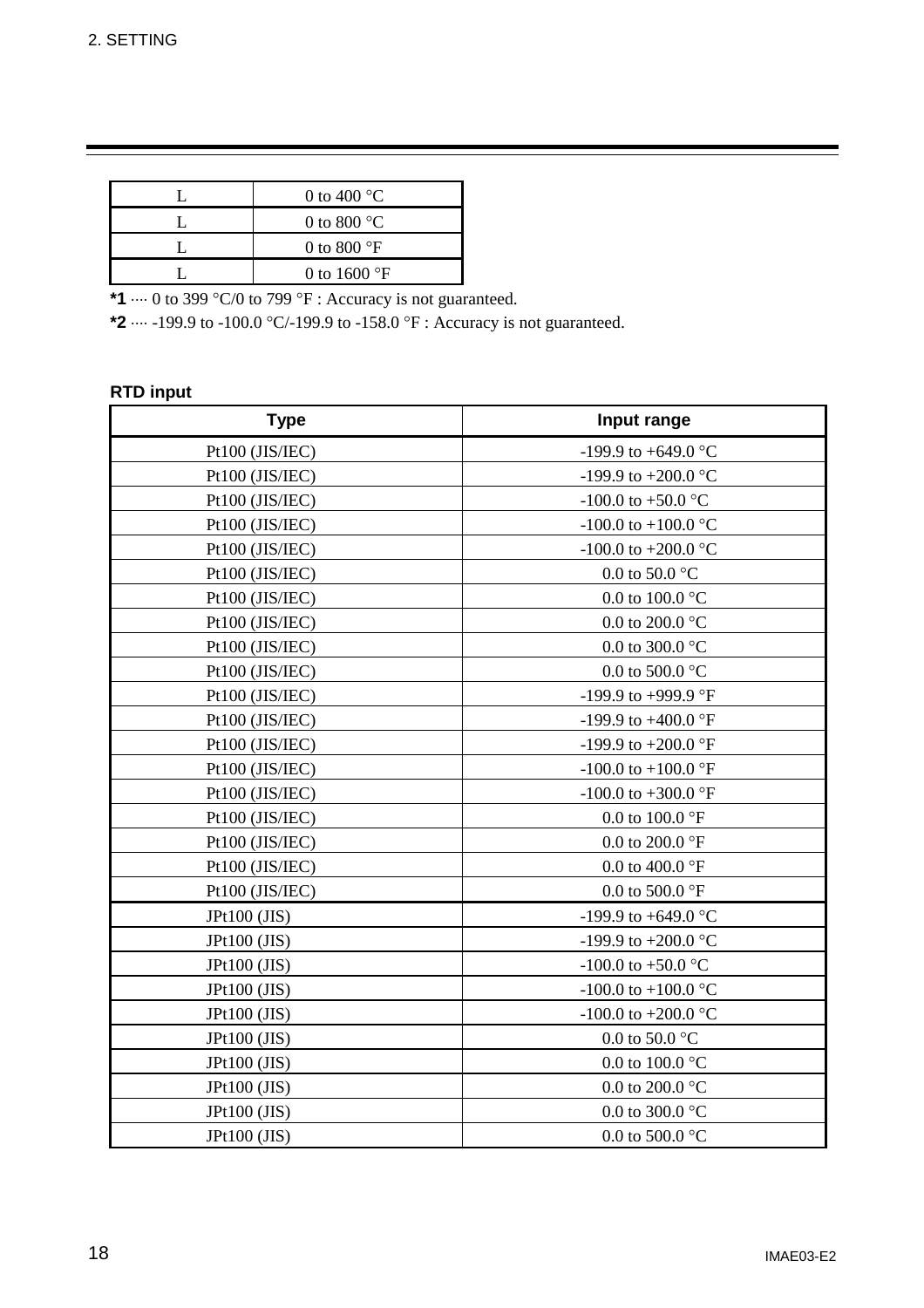#### **Voltage input**

| Type             | Input range      |  |
|------------------|------------------|--|
| $0$ to 5 V DC    |                  |  |
| 0 to 10 V DC $*$ | 0.0 to 100.0 $%$ |  |
| 1 to 5 V DC      |                  |  |

**\***For the 0 to 10 V DC (Z-1010 specification), no input type cannot be changed as the hardware differs.

#### **Current input**

| Гуре            | Input range      |  |
|-----------------|------------------|--|
| 0 to 20 mA DC   | 0.0 to 100.0 $%$ |  |
| $4$ to 20 mA DC |                  |  |

\*For the current input specification, a resistor of 250  $\Omega$  must be connected between the input terminals.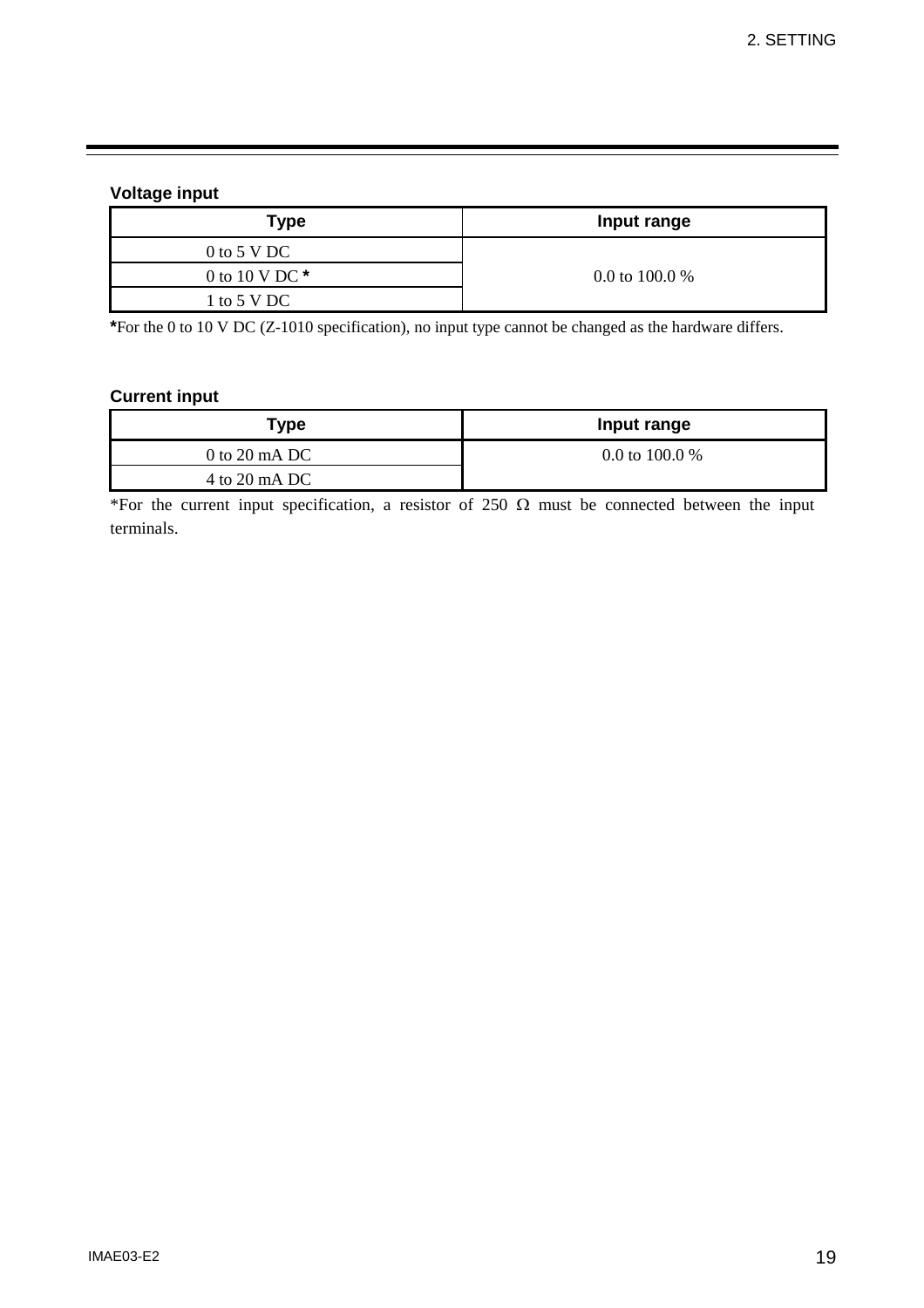#### **(3) PGdP (Setting the position of decimal point)**

 $\Box$ The set position of the decimal point is displayed only for current or voltage input.

Factory set value: "0001"

| Set value |   |                              | <b>Description</b>      |
|-----------|---|------------------------------|-------------------------|
|           | 0 | No digit below decimal point |                         |
|           |   | 1 digit below decimal point  | Setting the position of |
|           |   | 2 digits below decimal point | decimal point           |
|           | 3 | 3 digits below decimal point |                         |
|           |   | "000 $\Box$ " Fixed          |                         |

#### **(8) dF (Digital filter setting)**

Setting range: 0 to 100 sec (If "0" is set, the PV digital filter is turned off.) Factory set value : 1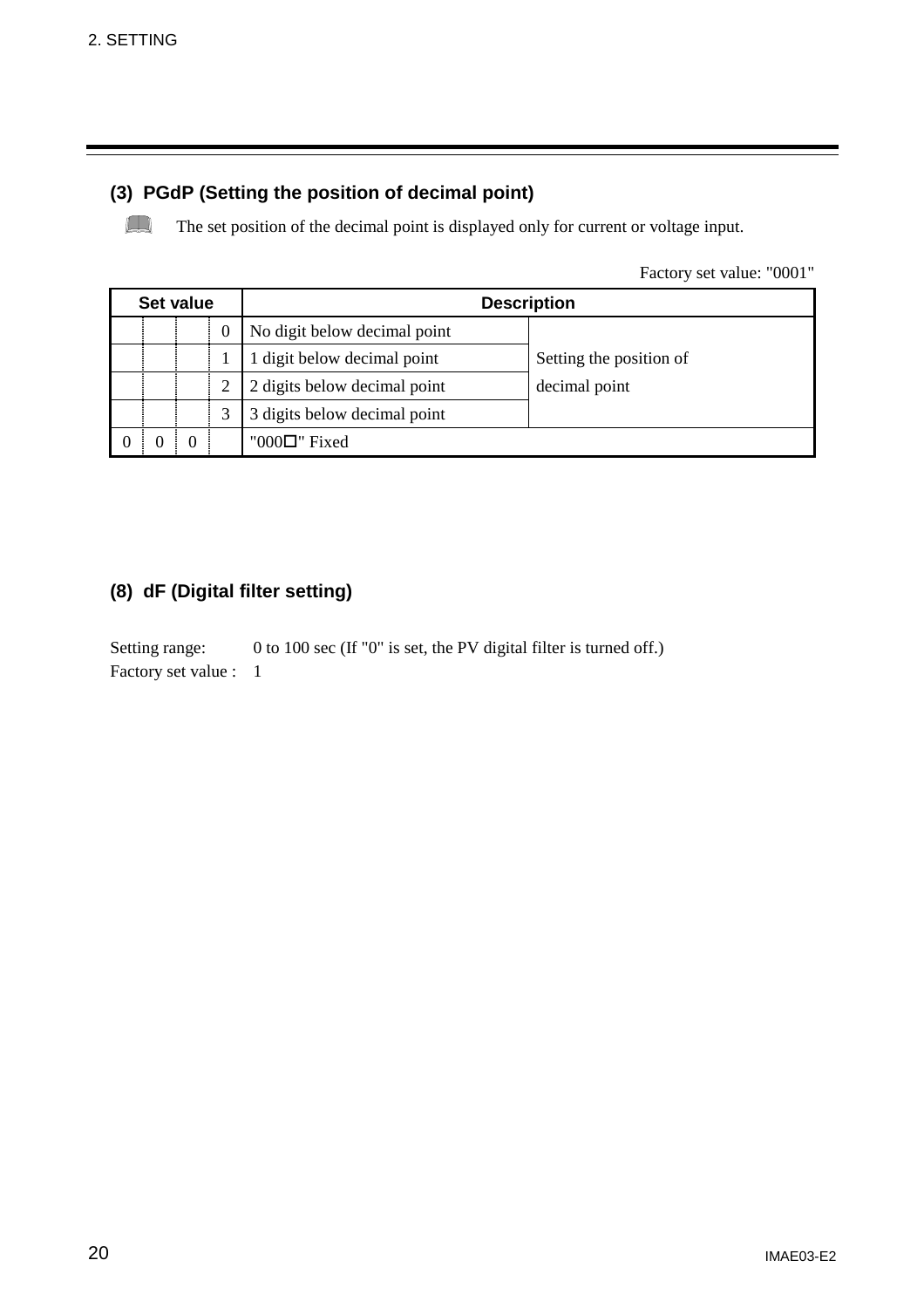# **2.5 List of parameters in initialize code 2 (Cod=2)**

Parameters in initialize code 2 are only displayed.

#### **(1) TCJ (Holding peak ambient temperature)**

The maximum ambient temperature on the rear terminal board of the instrument is stored and displayed on the set value (SV) display unit. Display only for TC input.

Display range:  $-10.0$  to  $+100$  °C Display resolution:  $1 °C (1 °F)$ 

#### **(2) WTH (Operating time display unit [Upper digits] )**

The integrated value (upper 2 digits) of power ON time is shown on the set value (SV) display unit. If the total operating time exceeds 100,000 hours, the integrated operating time is reset.

Display range: 0 to 10 (Operating time from 0 to 100,000 hours can be displayed for both the upper and lower digits.)

Display resolution: 10,000 hours

#### **(3) WTL (Operating time display unit [Lower digits] )**

The integrated value (lower 4 digits) of power ON time is shown on the set value (SV) display unit. If the total operating time exceeds 9,999 hours, these digits move to the operating time display unit [Upper digits] (WTH).

Display range: 0000 to 9999 Display resolution: 1 hours

■ Example : When the integrated value of operating time equals to 100,000 hours. The upper 2 digits of 100,000 hours are shown on the operating time display unit [upper digits] (WTH) and the lower 4 digits are shown on the operating time display unit [lower digits].

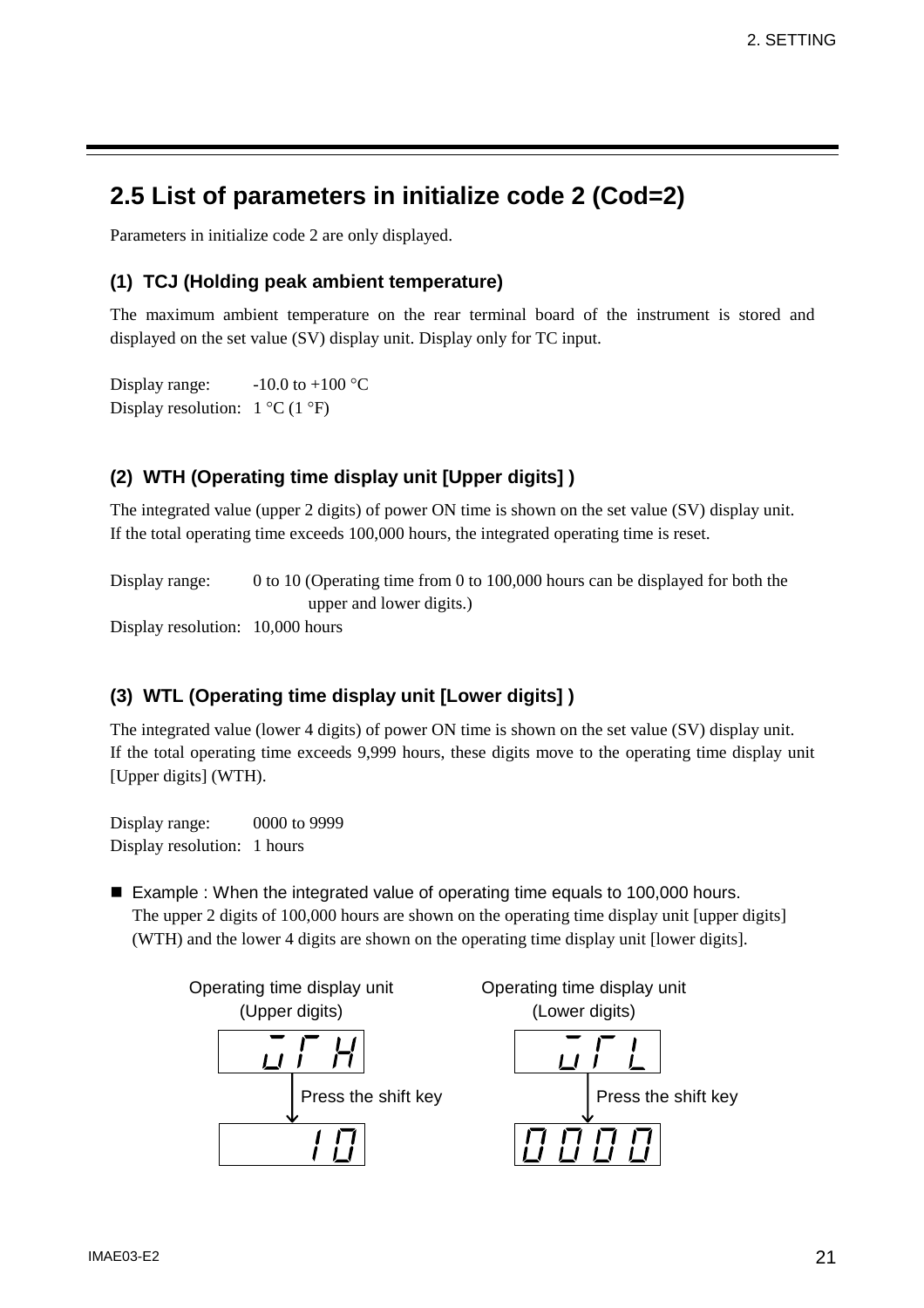# **3. COMMUNICATION INITIALIZE IDENTIFIER**

 $\Box$ Note that there are identifiers which cannot be communicated depending on the specification.

For details on the structure of communication data, see the **AE500 Communication Instruction Manual [IMAE02-E** $\Box$ **].** 

 $\Box$ The number of digits is 6 for all data.

| <b>Name</b>                                   | Iden-<br>tifier | Data range                                                                           | <b>Factory set</b><br>value                  | <b>Attribute</b> |
|-----------------------------------------------|-----------------|--------------------------------------------------------------------------------------|----------------------------------------------|------------------|
| Initialization<br>mode<br>selection           | <b>IO</b>       | 0: Initialization setting item<br><b>RO</b><br>1: Initialization setting item<br>R/W | $\overline{0}$                               | R/W              |
| Cod setting<br>$[{\rm Cod}]$                  | $\mathbb{P}$    | $0$ to $2$                                                                           | $\theta$                                     | R/W              |
| Input type selection<br>[SL1]                 | XI              | $*1$<br>0 to 15                                                                      | To vary<br>depending on<br>the specification | R/W              |
| Engineering unit selection<br>[SL2]           | PU              | $0: {}^{\circ}C$<br>$1: \, \circ F$                                                  | To vary<br>depending on<br>the specification | R/W              |
| First alarm type selection<br>[SL3]           | XA              | $*2$<br>0 to 15                                                                      | To vary<br>depending on the                  | R/W              |
| Second alarm type selection<br>[SL4]          | <b>XB</b>       |                                                                                      | specification                                |                  |
| Third alarm type selection<br>[SL5]           | <b>XC</b>       |                                                                                      |                                              |                  |
| Fourth alarm type selection<br>[SL6]          | X <sub>D</sub>  |                                                                                      |                                              |                  |
| Special specification<br>selection 1<br>[SL7] | QA              | $*3$<br>0 to 15                                                                      | $\overline{0}$                               | R/W              |
| Option selection 1<br>[SL8]                   | FC              | 0: Analog output not provided<br>1: Analog output provided<br>$*_{4}$                | To vary<br>depending on<br>the specification | R/W              |

(Attributes RO: Read only, R/W: Read/Write)

Continued on the next page.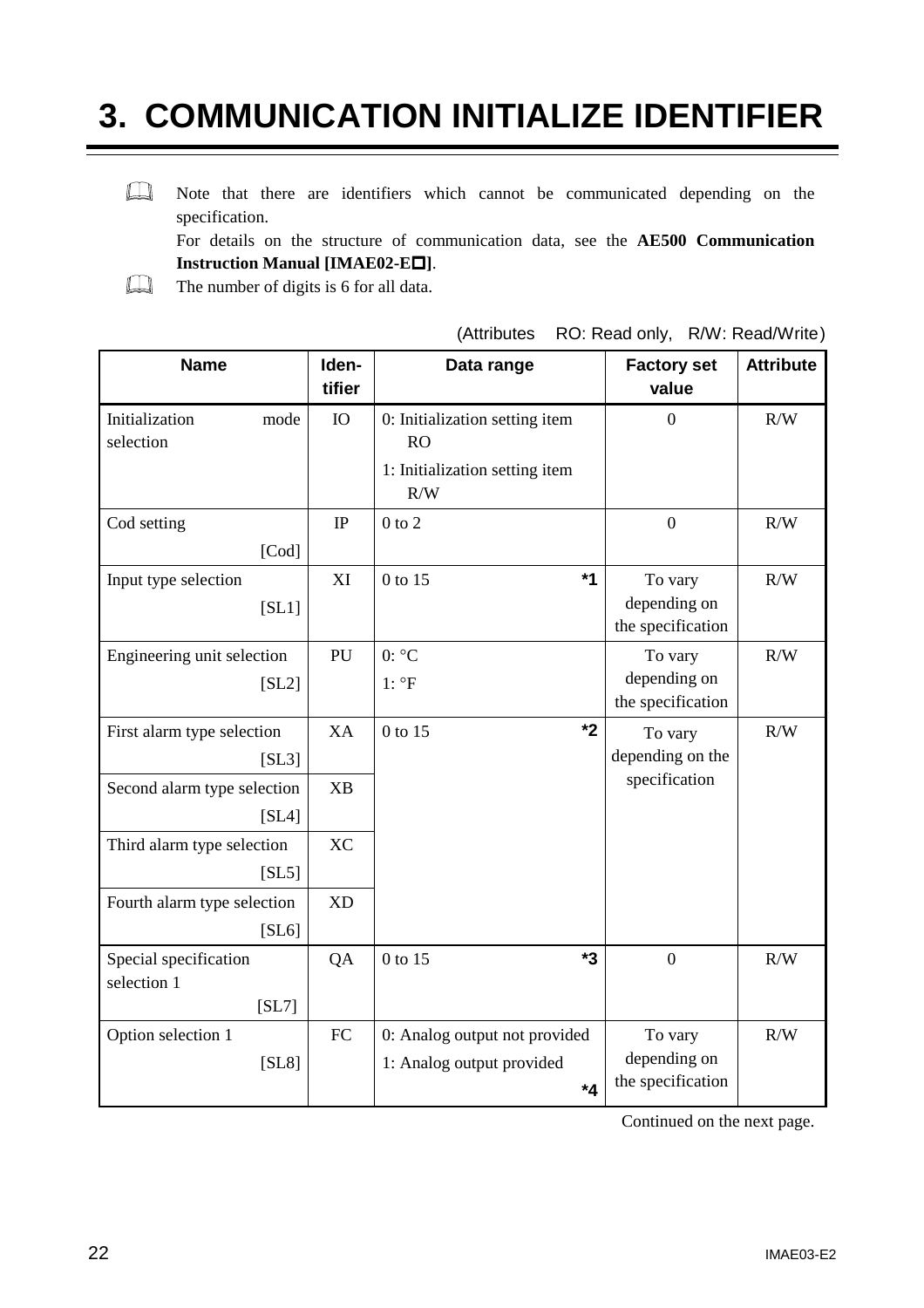| <b>Name</b>                                            | Iden-<br>tifier | Data range                                                                                                                               | <b>Factory set</b><br>value                  | <b>Attribute</b> |
|--------------------------------------------------------|-----------------|------------------------------------------------------------------------------------------------------------------------------------------|----------------------------------------------|------------------|
| Option selection 2<br>[SL9]                            | <b>FD</b>       | 0: Power supply for LED not<br>provided<br>1: Power supply for LED<br>provided<br>*5                                                     | To vary<br>depending on<br>the specification | R/W              |
| Special specification<br>selection 2<br>[SL10]         | Z1              | $*6$<br>0 to 15                                                                                                                          | $\mathbf{0}$                                 | R/W              |
| Option selection 3<br>[SL11]                           | SI              | 0: Communication function not<br>provided<br>1: Communication function<br>provided<br>2: Contact input function<br>$*7$<br>provided      | To vary<br>depending on<br>the specification | R/W              |
| Setting limiter (high limit)<br>[SLH]                  | XV              | See Input range table on page<br>17 to 19.                                                                                               | To vary<br>depending on<br>the specification | R/W              |
| Setting limiter (low limit)<br>[SLL]                   | XW              |                                                                                                                                          |                                              |                  |
| Setting the position of<br>decimal point<br>[PGdP]     | <b>XU</b>       | 0: No digit below decimal<br>point<br>1:1 digit below decimal point<br>2: 2 digits below decimal point<br>3:3 digits below decimal point | $\mathbf{1}$                                 | R/W              |
| Digital filter setting<br>[Df]                         | F1              | 0 to 100 sec.                                                                                                                            | 1                                            | R/W              |
| Holding peak ambient<br>temperature<br>[TCI]           | Hp              | $-10$ to $+100$ °C (0 to 200 °F)                                                                                                         |                                              | <b>RO</b>        |
| Operating time display unit<br>(Upper digits)<br>[WTH] | <b>UT</b>       | 0 to 100                                                                                                                                 |                                              | RO               |
| Operating time display unit<br>(Lower digits)<br>[WTL] | UU              | 0 to 9999                                                                                                                                |                                              | RO               |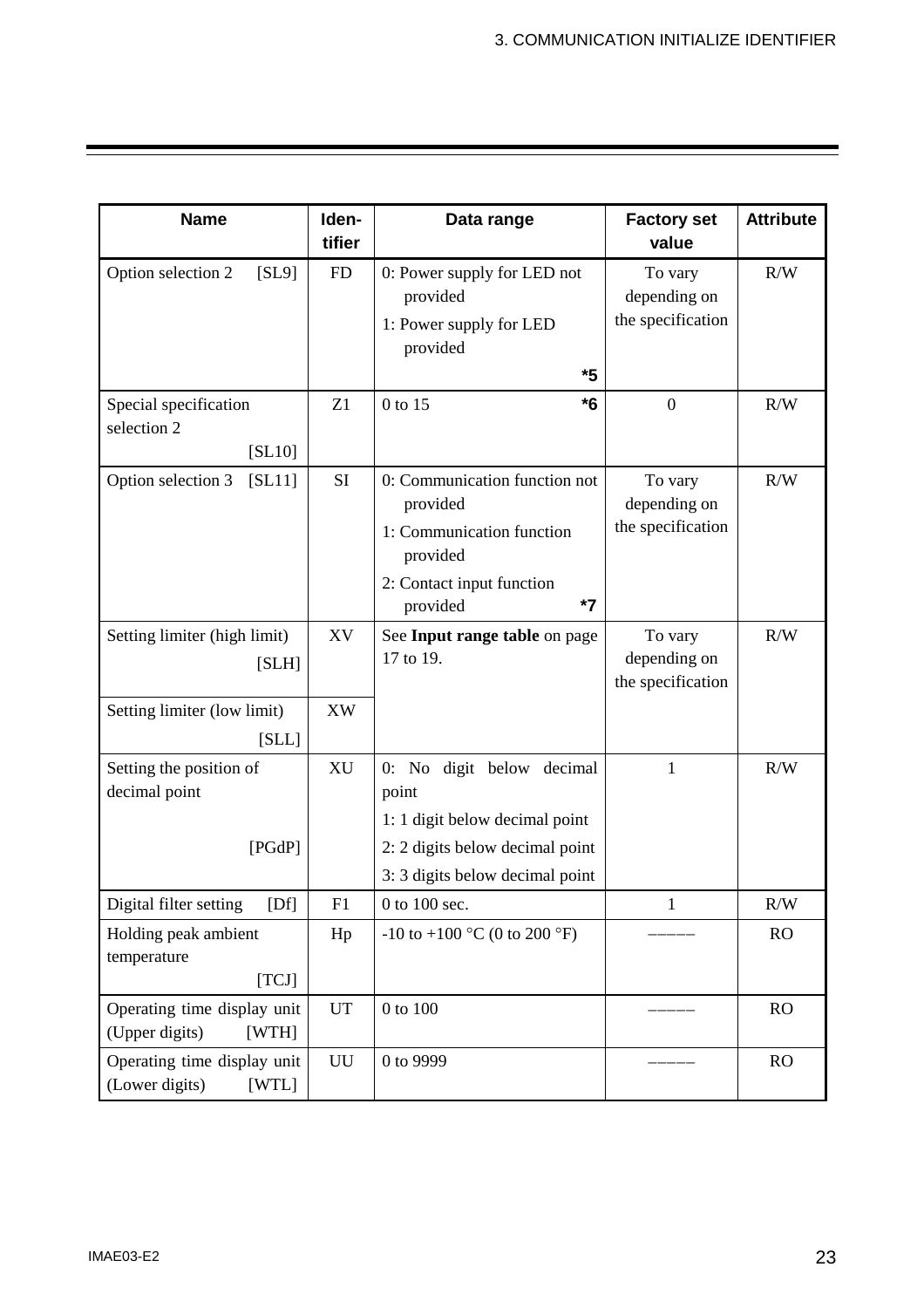**\*1**...

| Input type              | <b>Set value</b>            |                  |
|-------------------------|-----------------------------|------------------|
|                         | $\bf K$                     | $\boldsymbol{0}$ |
|                         | $\bf J$                     | $\mathbf{1}$     |
|                         | L                           | $\overline{2}$   |
|                         | E                           | 3                |
|                         | $\mathbf N$                 | $\overline{4}$   |
| Thermocouple input (TC) | $\mathbf T$                 | 5                |
|                         | U                           | 6                |
|                         | $\mathbf R$                 | $\tau$           |
|                         | S                           | $8\,$            |
|                         | $\, {\bf B}$                | 9                |
|                         | W5Re/W26Re                  | 10               |
|                         | PL $\Pi$                    | 11               |
| RTD input               | Pt100 $\Omega$ (JIS/IEC)    | 12               |
| (RTD)                   | JPt100 $\Omega$ (JIS)       | 13               |
|                         | $0$ to $5$ V $\rm{DC}$      | 14               |
| Voltage input           | 0 to 10 V DC $^\star$       | 14               |
|                         | 1 to 5 V DC                 | 15               |
| Current input           | $0$ to $20\ \mathrm{mA}$ DC | 14               |
|                         | 4 to 20 mA DC               | 15               |

\*To be fixed to "14" for the 0 to 10 V DC (Z-1010 specification). No input type cannot be changed as the hardware differs.

- -
	-
	-
	- 7 : De-energized low alarm
- $\textbf{*2}$ ... 0 : No alarm  $\textbf{9}$  : High alarm with hold action
	- 1 : High alarm 11 : Low alarm with hold action
	- 3 : Low alarm 13 : De-energized high alarm with hold action
	- 5 : De-energized high alarm 15 : De-energized low alarm with hold action
	- $\Box$ Do not set 2, 4, 6, 8, 10, 12 or 14. Malfunction may result.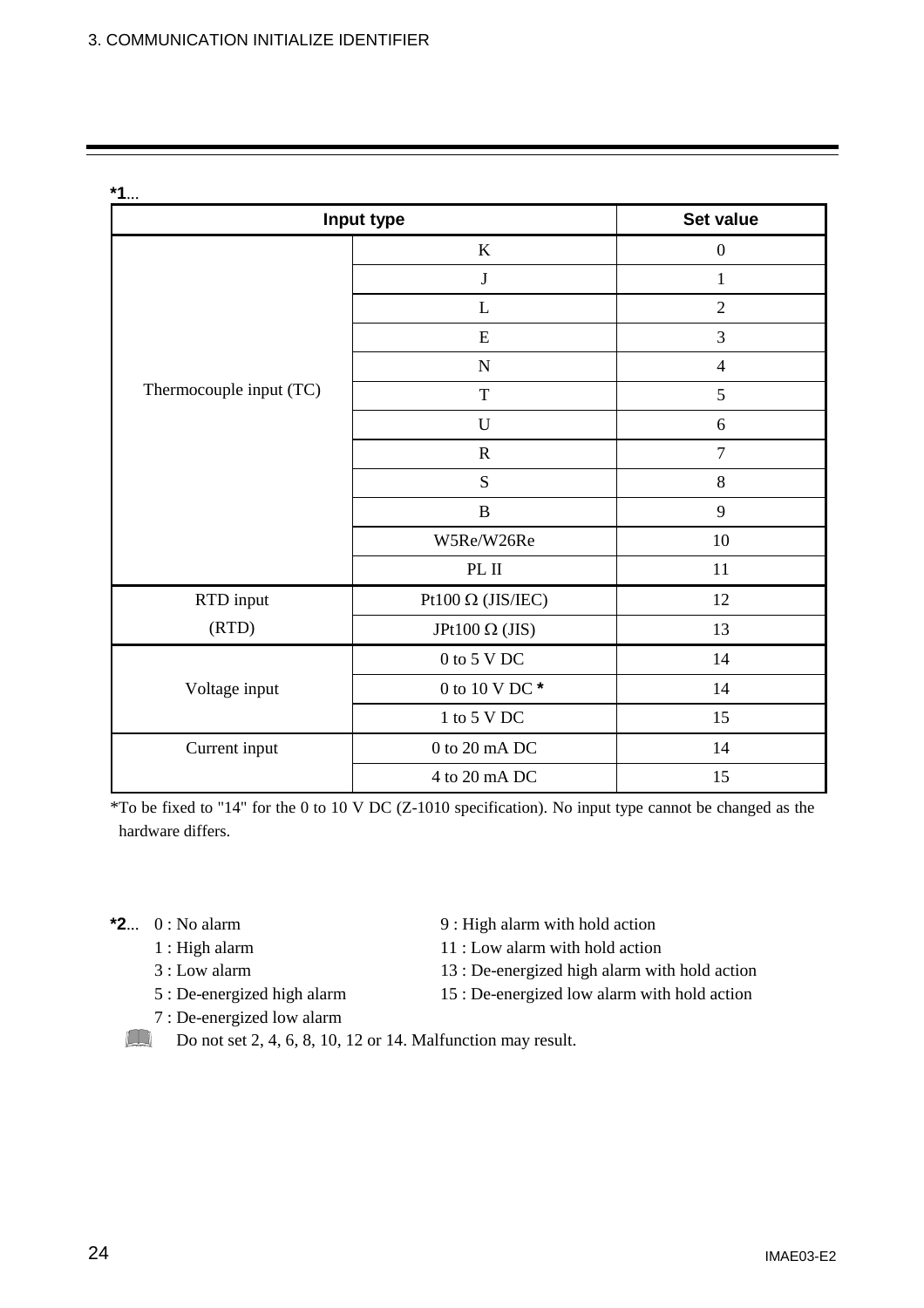#### **\*3**... Special specification selection 1

|                     |                                 |                                  | $(x:$ interfock provided        | $-$ : interfock not provided)    |
|---------------------|---------------------------------|----------------------------------|---------------------------------|----------------------------------|
| <b>Set</b><br>value | <b>First alarm</b><br>interlock | <b>Second alarm</b><br>interlock | <b>Third alarm</b><br>interlock | <b>Fourth alarm</b><br>interlock |
| $\boldsymbol{0}$    |                                 |                                  |                                 |                                  |
| $\mathbf{1}$        | $\times$                        |                                  |                                 |                                  |
| $\sqrt{2}$          |                                 | $\times$                         |                                 |                                  |
| $\mathfrak{Z}$      | $\times$                        | $\times$                         |                                 |                                  |
| $\overline{4}$      |                                 |                                  | $\times$                        |                                  |
| 5                   | $\times$                        |                                  | $\times$                        |                                  |
| 6                   |                                 | $\times$                         | $\times$                        |                                  |
| $\overline{7}$      | $\times$                        | $\times$                         | $\times$                        |                                  |
| $\,8\,$             |                                 |                                  |                                 | $\times$                         |
| 9                   | $\times$                        |                                  |                                 | $\times$                         |
| 10                  |                                 | $\times$                         |                                 | $\times$                         |
| 11                  | $\times$                        | $\times$                         |                                 | $\times$                         |
| 12                  | —                               |                                  | $\times$                        | $\times$                         |
| 13                  | $\times$                        |                                  | $\times$                        | $\times$                         |
| 14                  |                                 | $\times$                         | $\times$                        | $\times$                         |
| 15                  | $\times$                        | $\times$                         | $\times$                        | $\times$                         |

 $(y \cdot \text{Interlock provided} \cdot \cdot \text{Interlock not provided})$ 

**\*4**... Only either the third alarm or analog output is selected.

**\*5**... Only either the fourth alarm or power supply for LED is selected.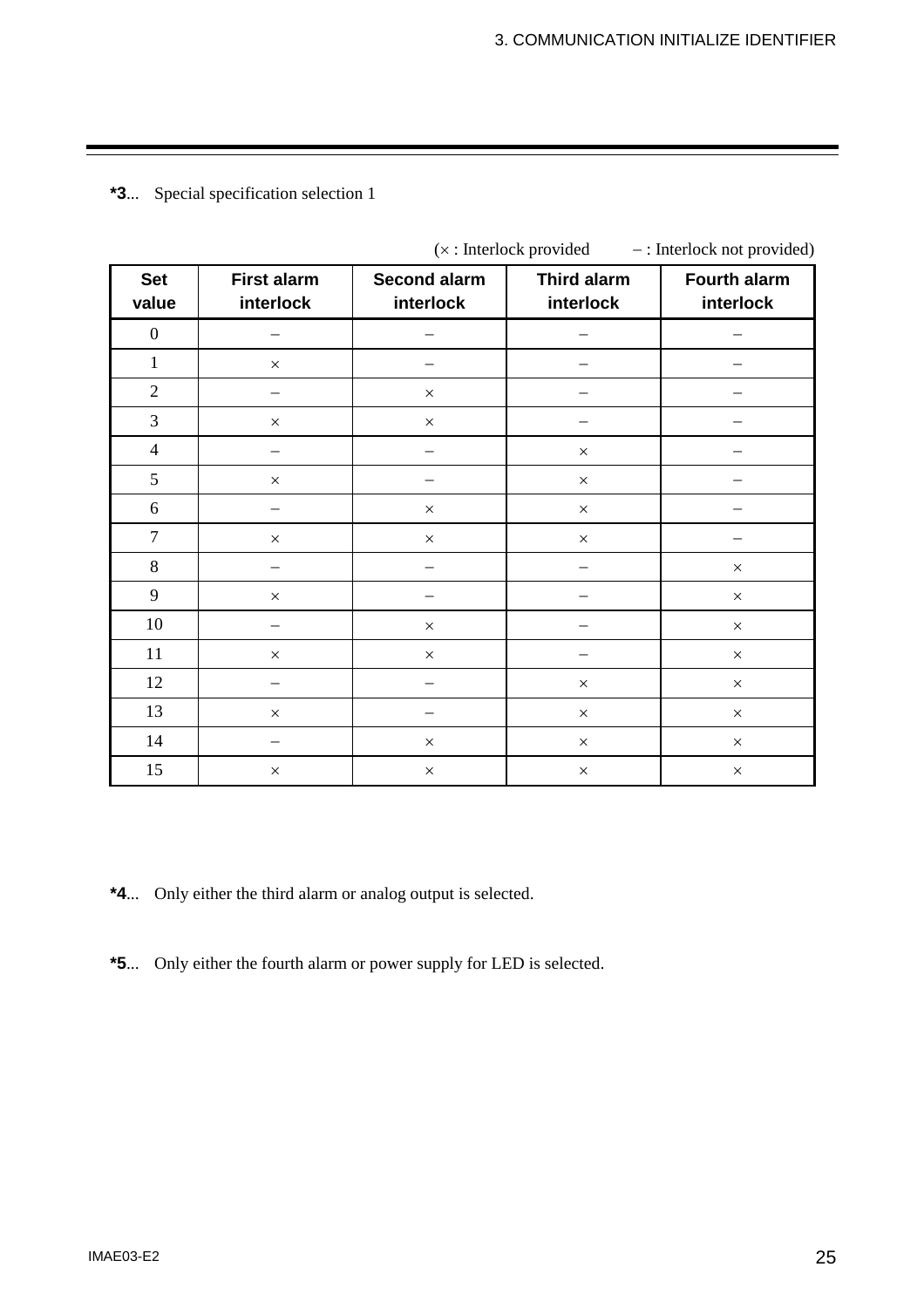#### **\*6**... Special specification selection 2

|                     | $(\wedge$ . $L_{12}$ specification provided<br>$2.2 - 12$ specification not provided. |                                          |                                           |                                                 |  |  |
|---------------------|---------------------------------------------------------------------------------------|------------------------------------------|-------------------------------------------|-------------------------------------------------|--|--|
| <b>Set</b><br>value | <b>First alarm</b><br>$Z - 124$<br>specification                                      | Second alarm<br>$Z-124$<br>specification | Third alarm<br>$Z - 124$<br>specification | <b>Fourth alarm</b><br>$Z-124$<br>specification |  |  |
| $\boldsymbol{0}$    |                                                                                       |                                          |                                           |                                                 |  |  |
| $\mathbf{1}$        | $\times$                                                                              |                                          |                                           |                                                 |  |  |
| $\sqrt{2}$          |                                                                                       | $\times$                                 |                                           |                                                 |  |  |
| $\overline{3}$      | $\times$                                                                              | $\times$                                 |                                           |                                                 |  |  |
| $\overline{4}$      |                                                                                       |                                          | $\times$                                  |                                                 |  |  |
| 5                   | $\times$                                                                              |                                          | $\times$                                  |                                                 |  |  |
| 6                   |                                                                                       | $\times$                                 | $\times$                                  |                                                 |  |  |
| $\overline{7}$      | $\times$                                                                              | $\times$                                 | $\times$                                  |                                                 |  |  |
| $\,8\,$             |                                                                                       |                                          |                                           | $\times$                                        |  |  |
| 9                   | $\times$                                                                              |                                          |                                           | $\times$                                        |  |  |
| 10                  |                                                                                       | $\times$                                 |                                           | $\times$                                        |  |  |
| 11                  | $\times$                                                                              | $\times$                                 |                                           | $\times$                                        |  |  |
| 12                  |                                                                                       |                                          | $\times$                                  | $\times$                                        |  |  |
| 13                  | $\times$                                                                              |                                          | $\times$                                  | $\times$                                        |  |  |
| 14                  |                                                                                       | $\times$                                 | $\times$                                  | $\times$                                        |  |  |
| 15                  | $\times$                                                                              | $\times$                                 | $\times$                                  | $\times$                                        |  |  |

 $(x : Z<sub>-1</sub>124$  specification provided  $- : Z<sub>-1</sub>24$  specification not provided)

**\*7**... Only either the communication function or contact input function is selected.